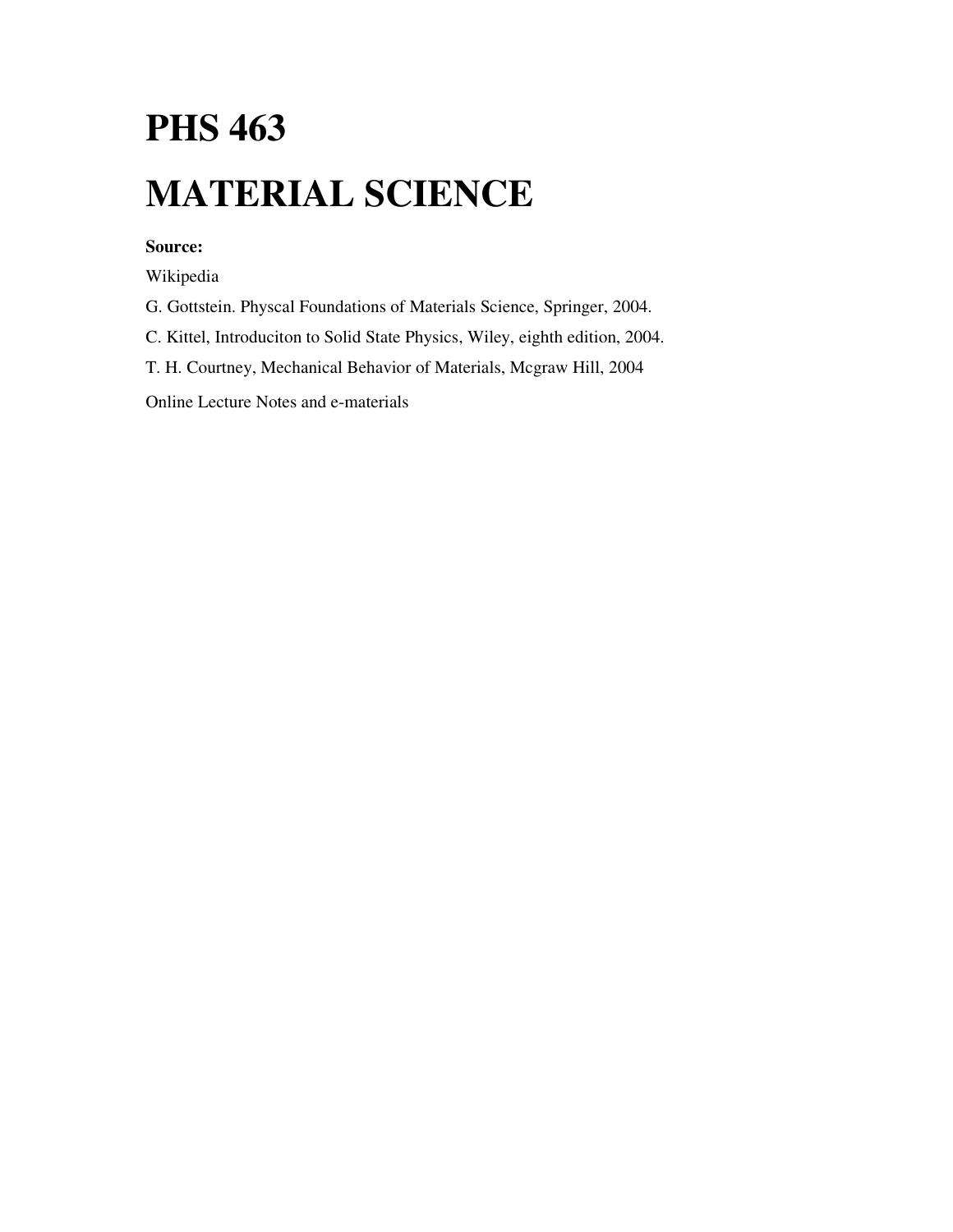#### **1.0 Basic Elements of Elasticity**

Deformation of materials: The change in shape and/or size of a continuum body after it undergoes a displacement. Deformations results from *stresses* within the continuum induced by external forces or due to changes in its temperature.

#### **1.1. Stress and strain**

- 1.1.1. Stress is a measure of the average amount of force exerted per unit area.
- A measure of the intensity of the total internal forces acting within a body across imaginary internal surfaces, as a reaction to external applied forces and body forces.
- It was introduced into the theory of elasticity by Cauchy around 1822.
- Stress is a concept that is based on the concept of continuum. In general, stress is expressed as:

$$
\sigma = \frac{F}{A}
$$

where  $F$  is the average stress, also called engineering or nominal stress, and  $A$  is the force acting over the area .

- 1.1.2. Stress cannot be measured directly but is usually inferred from measurements of strain and knowledge of elastic properties of the material.
- Strain is the geometrical measure of deformation representing the relative displacement between particles in the material body.
- Strain defines the amount of stretch or compression along a material line elements or fibers, (normal strain) and the amount of distortion associated with the sliding of plane layers over each other, (shear strain), within a deforming body
- Strain is a dimensionless quantity, which can be expressed as a decimal fraction, a percentage or in parts-per notation.
- The state of strain at a material point of a continuum body is defined as the totality of all the changes in length of material lines or fibers (normal strain) which pass through that point and also the totality of all the changes in the angle between pairs of lines initially perpendicular to each other (shear strain) radiating from this point.
- However, it is sufficient to know the normal and shear components of strain on a set of three mutually perpendicular directions.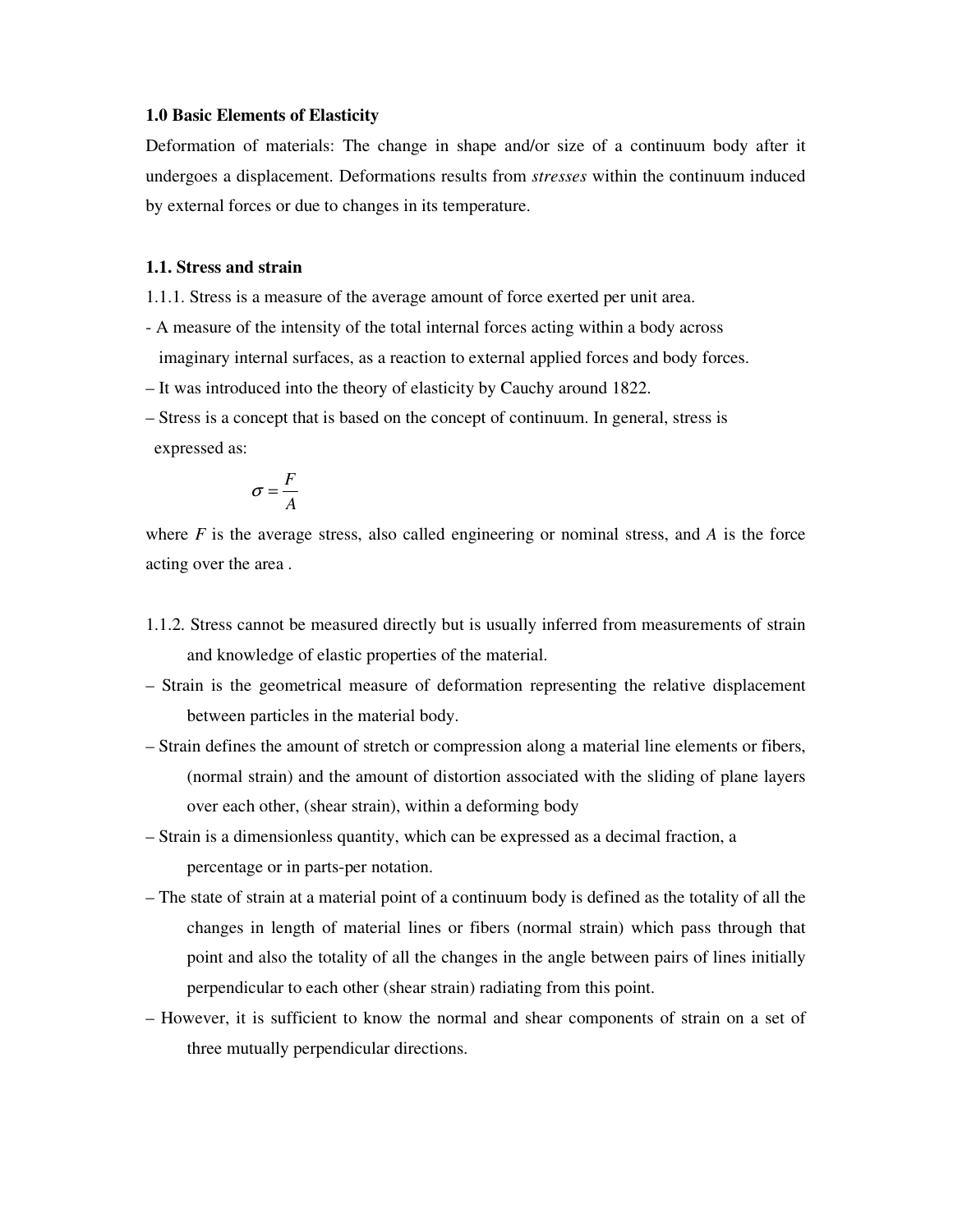- If there is an increase in length of the material line, the normal strain is called tensile strain, otherwise, if there is reduction or compression in the length of the material line, it is called compressive strain.

1.1.3. Engineering Stress

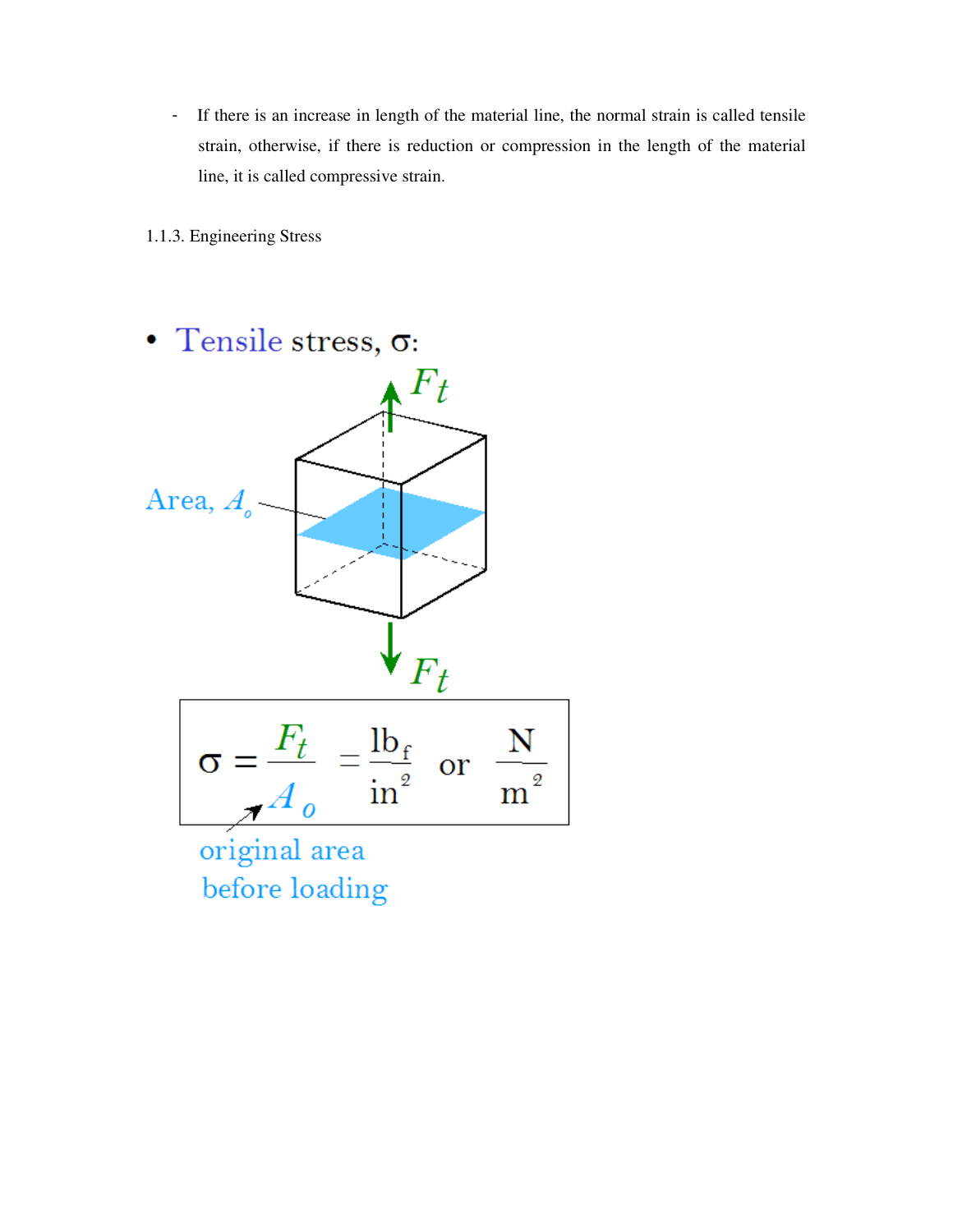

# **1.1.4. Engineering Strain**

The engineering strain is the most common definition applied to materials used in mechanical and structural engineering, which are subjected to very small deformations. The engineering strain is expressed as the ratio of total deformation to the initial dimension of the material body in which the forces are being applied.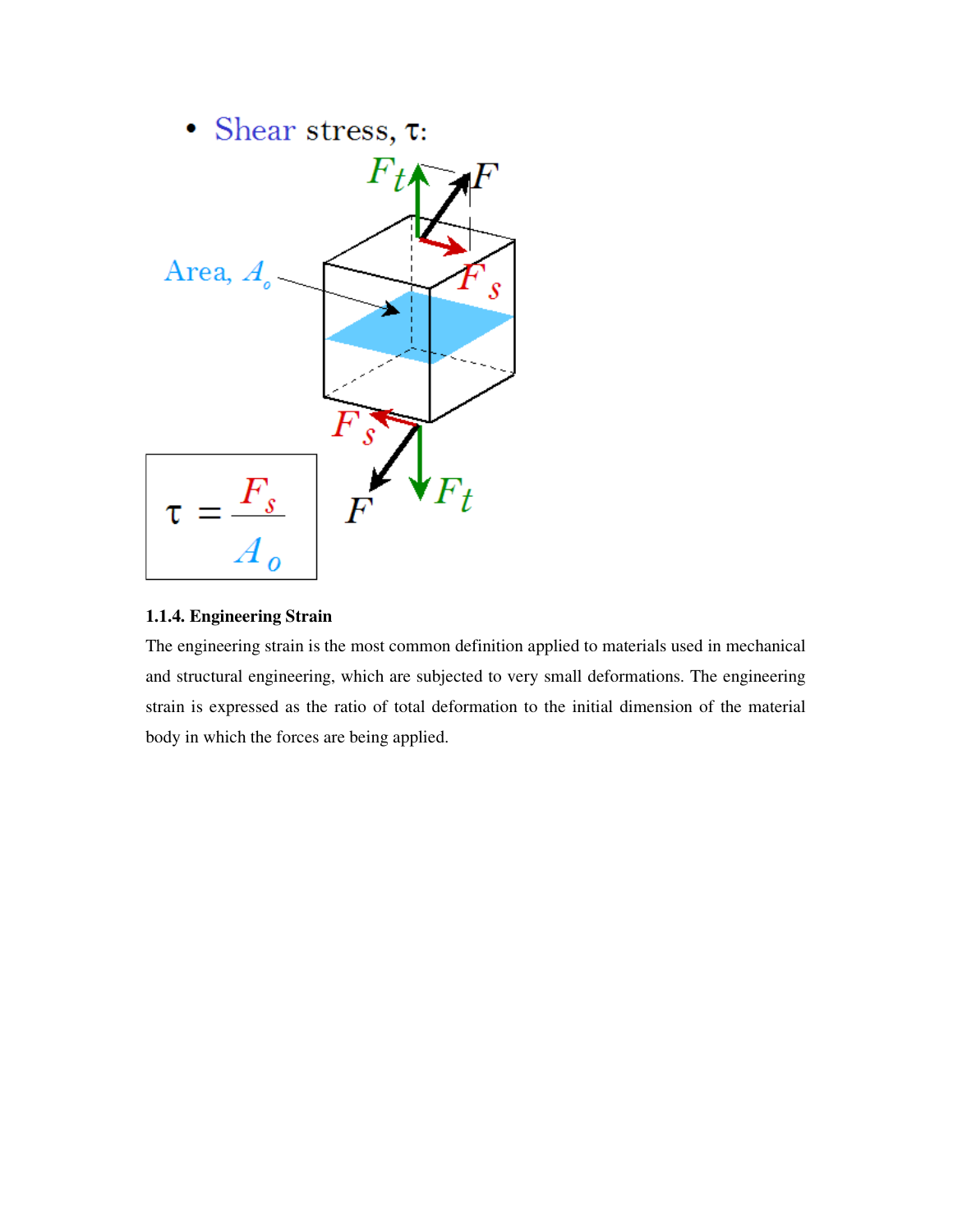

#### **1.1.5. Hooke's law**

- The normal stress  $\sigma$  is proportional to the strain  $\varepsilon$ . The proportionality constant is Young's modulus *E* :

$$
\frac{F_t}{A} = E \frac{\Delta l}{l_0}
$$

- The shear stress  $\tau$  is proportional to the shear strain  $\gamma$ . The proportionality constant is the shear modulus *G:* 

$$
\frac{F_t}{A} = G \frac{\Delta x}{y}
$$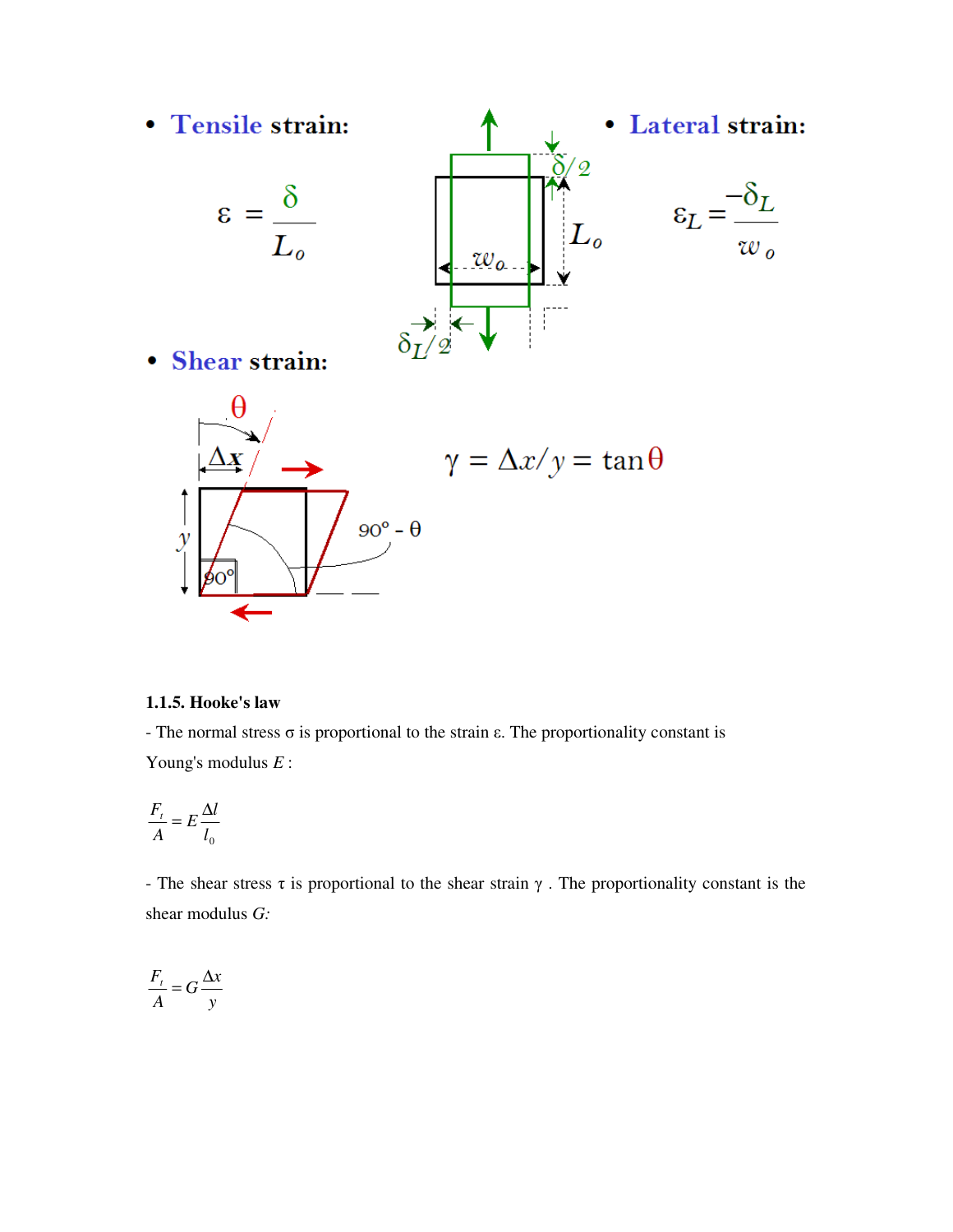# 2. The Flow curve

# **2.1. Linear Elastic curve**

σ=*E*ε

Elastic means reversible

# **2.2 Plastic deformation**

Stress-strain curve:

- A: Elastic limit
- B: Upper Yield Stress
- C: Lower Yield Stress
- D: Ultimate Yield Stress
- E: Break Stress

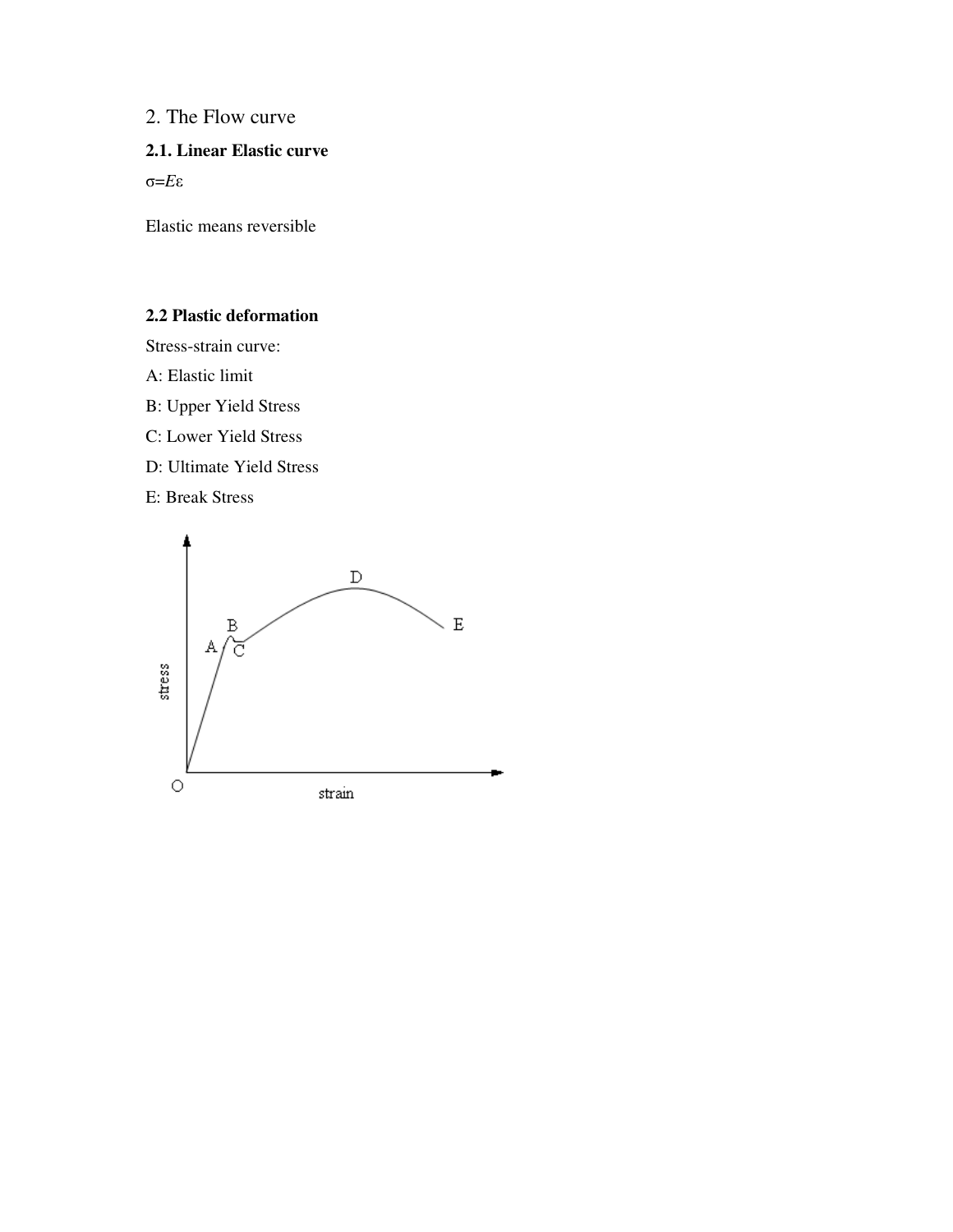# **Plastic (Permanent) Deformation**

(at lower temperatures, i.e.  $T < T_{mell}/3$ )



Ductility: Plastic strain at failure.

- brittle materials *f*≤0.1% (ceramics, hard materials)

- ductile materials *f*≈10% (metals and commertial alloys)

- superplastic materials *f*≈1000% (special fine graind materials)

True stress and strain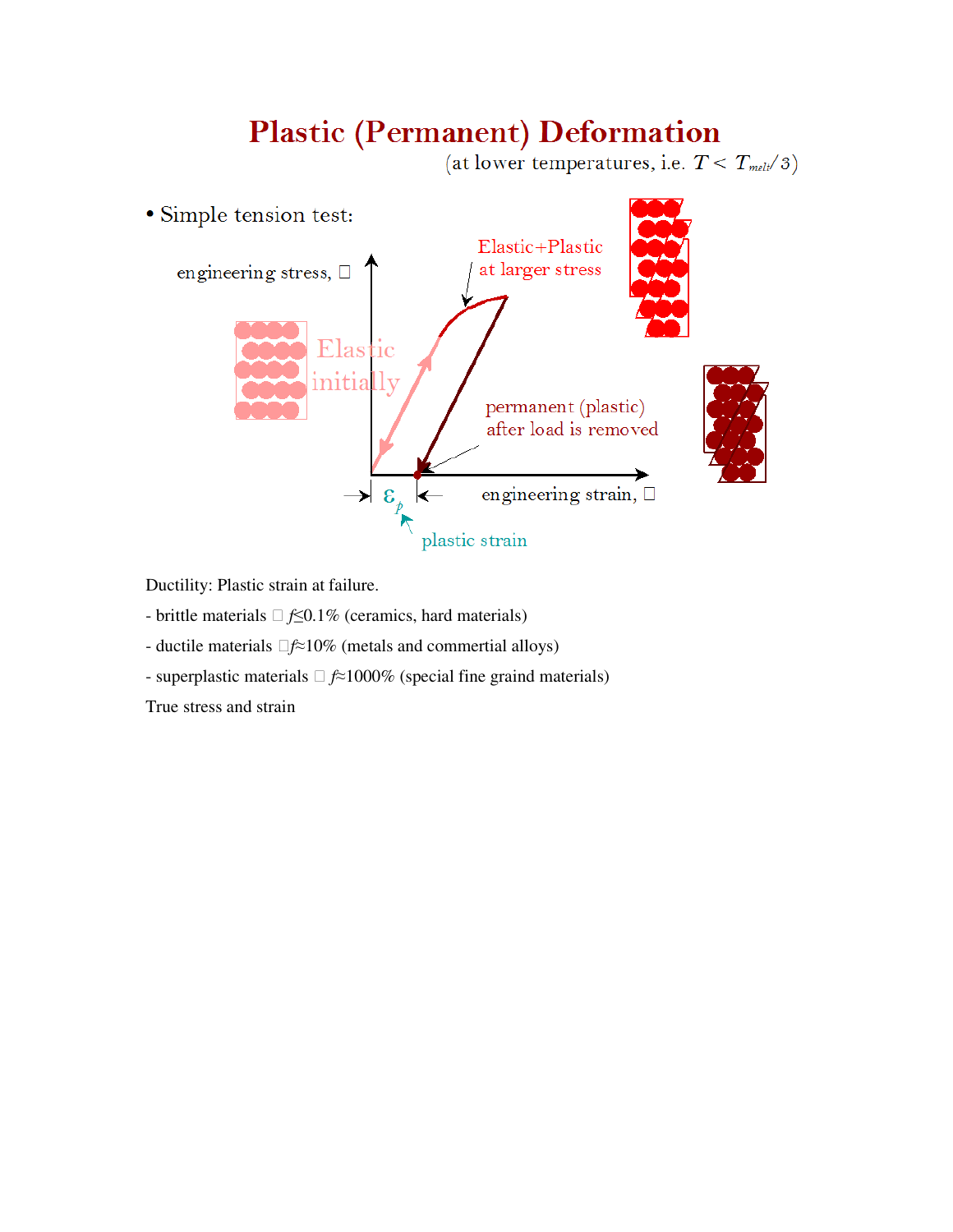# Note: S.A. changes when sample stretched

 $\sigma_T = F/A_i$ <br> $\epsilon_T = \ln(\ell_i/\ell_o)$ True stress  $\sigma_{\tau} = \sigma(1+\varepsilon)$ <br> $\varepsilon_{\tau} = \ln(1+\varepsilon)$ True strain **True**  $M'$ **Stress** M Engineering Strain

The true stress-strain curve can be calculated from the engineering stress-strain curve.

*F*=σ*t* $\Box$ *q* 

$$
\frac{dF}{d\varepsilon_{i}} = q \cdot \frac{d\sigma_{i}}{d\varepsilon_{i}} = \sigma \frac{dq}{d\varepsilon_{i}}
$$

The stability of plastic deformation is determined by physical hardening (slope, *t t d d* ε  $\cdot \frac{d\sigma_{t}}{d\sigma_{t}}$ 

and geometrical softening ( *d*<sup>ε</sup>  $\frac{dq}{dt}$ ). This is used to explain necking.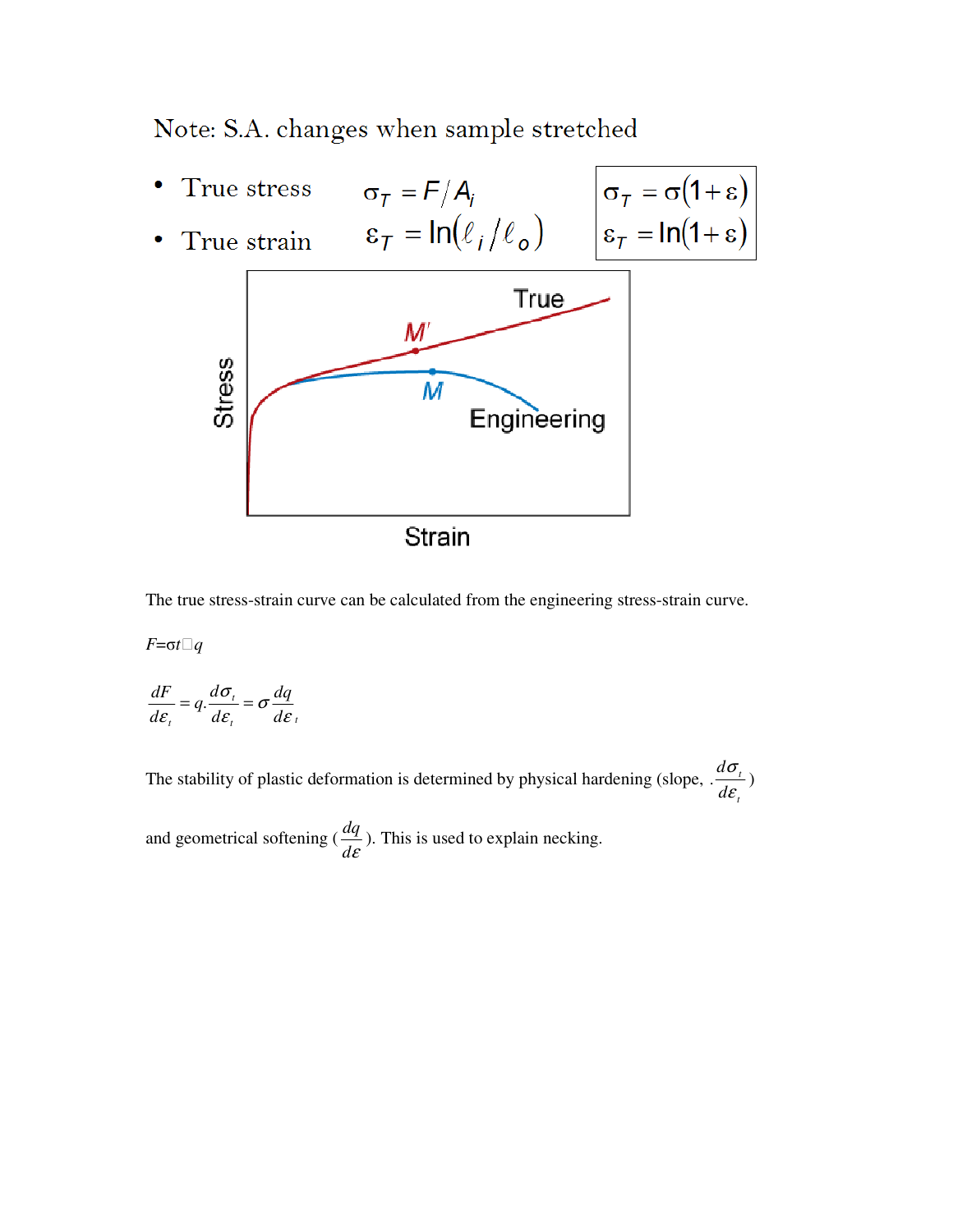

#### **3.0 Defects in Metal Structures**

#### **Imperfections**

Imperfections in the lattice structures of metals known as defects have a considerable effect on the corrosion resistance properties.

Types of defects within the grains:

# **3.1 Point defects: single atom defect**



- vacancies a missing atom
- substitutional defects a foreign atom
- **i** interstitial defects a squeezed atom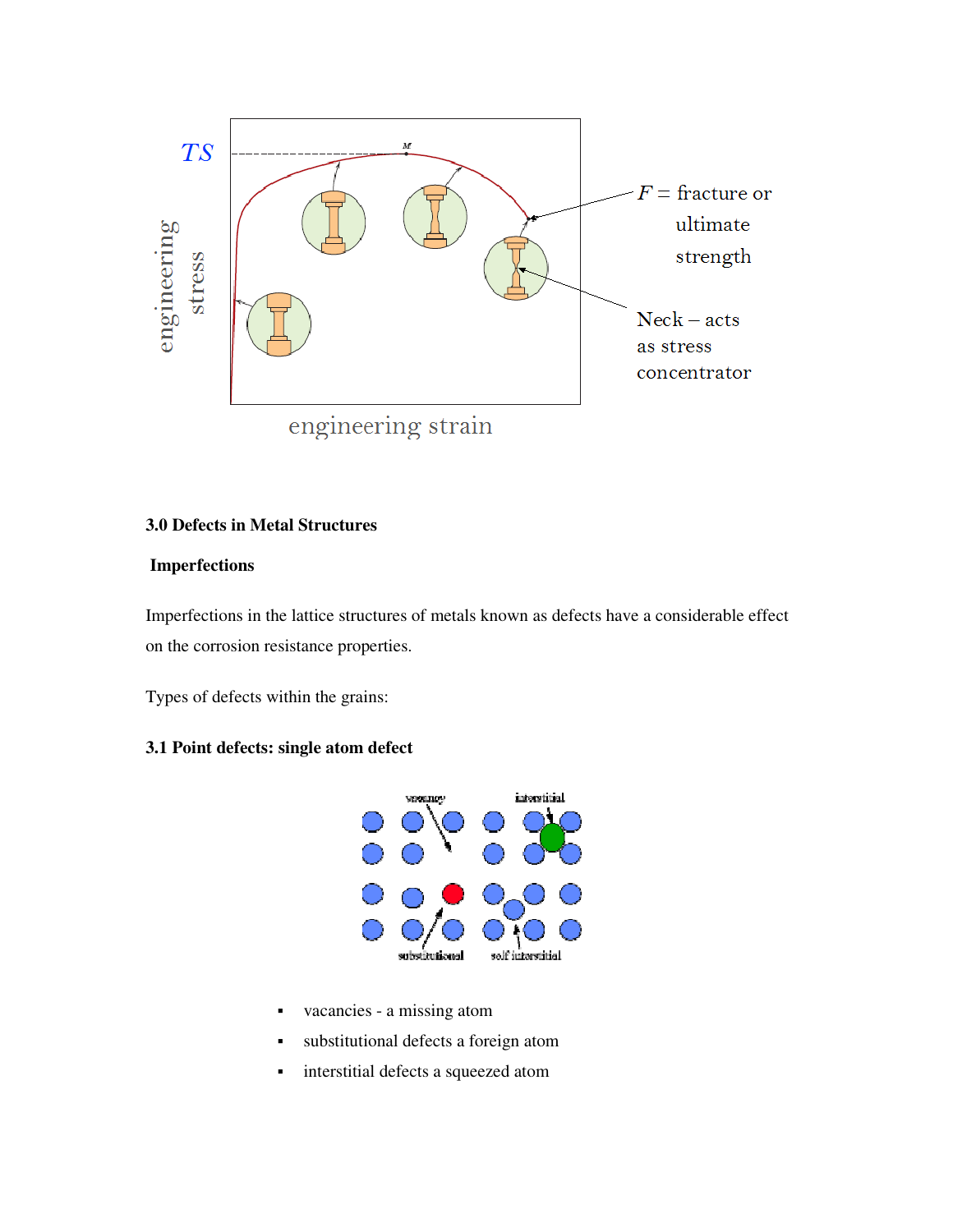# **3.2 Line defects**: -planes of atoms not perfectly fitted into the lattice (dislocations)



extra plane of atoms

edge dislocations screw dislocation

# **3.3 Volume defects**

- voids: holes in the materials
- cracks introduced during processing
- inclusions particles of foreign matter embedded in the solid.

Volume defects play an important role in corrosion mechanisms.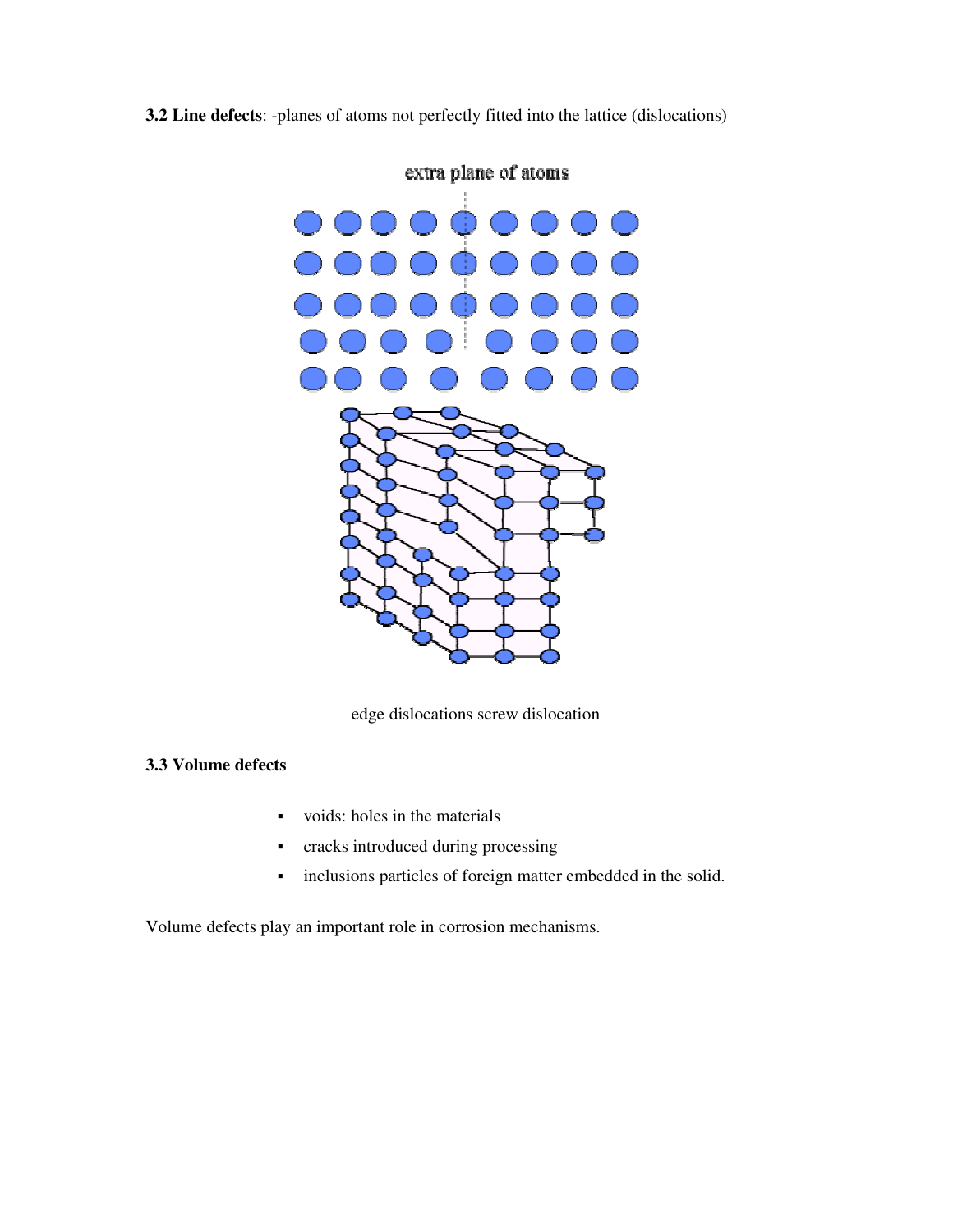#### **4.0 Griffith's Criterion**

Fracture mechanics was developed during World War I by English aeronautical engineer, A. A. Griffith, to explain the failure of brittle materials.<sup>[1]</sup> Griffith's work was motivated by two contradictory facts:

- The stress needed to fracture bulk glass is around 100 MPa (15,000 psi).
- The theoretical stress needed for breaking atomic bonds is approximately 10,000 MPa (1,500,000 psi).

A theory was needed to reconcile these conflicting observations. Also, experiments on glass fibers that Griffith himself conducted suggested that the fracture stress increases as the fiber diameter decreases. Hence the uniaxial tensile strength, which had been used extensively to predict material failure before Griffith, could not be a specimen-independent material property. Griffith suggested that the low fracture strength observed in experiments, as well as the size-dependence of strength, was due to the presence of microscopic flaws in the bulk material.

To verify the flaw hypothesis, Griffith introduced an artificial flaw in his experimental specimens. The artificial flaw was in the form of a surface crack which was much larger than other flaws in a specimen. The experiments showed that the product of the square root of the flaw length (*a*) and the stress at fracture ( $\sigma_f$ ) was nearly constant, which is expressed by the equation:

# $\sigma_f \sqrt{a} \approx C$

An explanation of this relation in terms of linear elasticity theory is problematic. Linear elasticity theory predicts that stress (and hence the strain) at the tip of a sharp flaw in a linear elastic material is infinite. To avoid that problem, Griffith developed a thermodynamic approach to explain the relation that he observed.

The growth of a crack requires the creation of two new surfaces and hence an increase in the surface energy. Griffith found an expression for the constant  $C$  in terms of the surface energy of the crack by solving the elasticity problem of a finite crack in an elastic plate. Briefly, the approach was: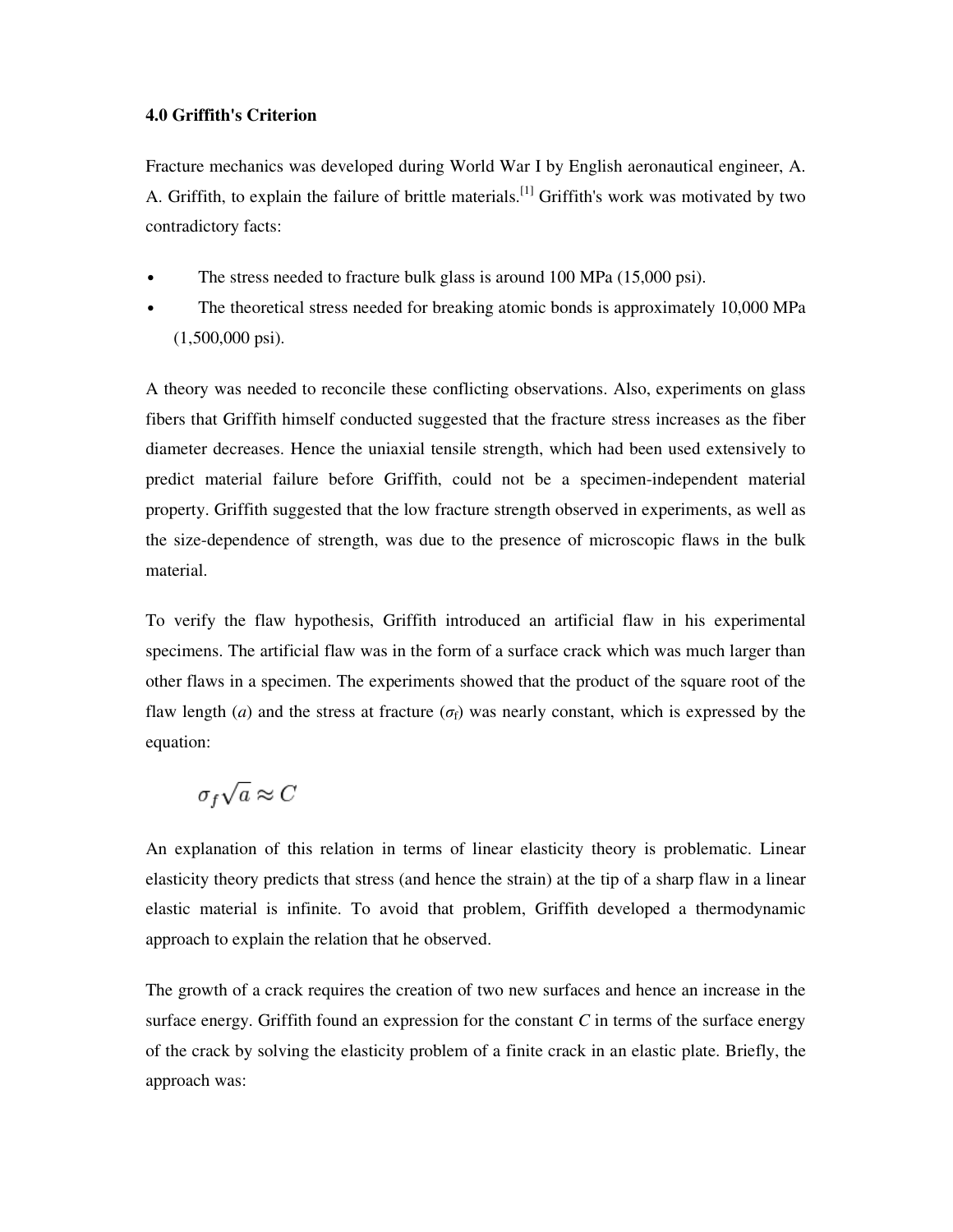- Compute the potential energy stored in a perfect specimen under an uniaxial tensile load.
- Fix the boundary so that the applied load does no work and then introduce a crack into the specimen. The crack relaxes the stress and hence reduces the elastic energy near the crack faces. On the other hand, the crack increases the total surface energy of the specimen.
- Compute the change in the free energy (surface energy − elastic energy) as a function of the crack length. Failure occurs when the free energy attains a peak value at a critical crack length, beyond which the free energy decreases by increasing the crack length, i.e. by causing fracture. Using this procedure, Griffith found that

$$
C=\sqrt{\frac{2E\gamma}{\pi}}
$$

where *E* is the Young's modulus of the material and  $\gamma$  is the surface energy density of the material. Assuming  $E = 62$  GPa and  $\gamma = 1$  J/m<sup>2</sup> gives excellent agreement of Griffith's predicted fracture stress with experimental results for glass.

#### **Irwin's modification**



The plastic zone around a crack tip in a ductile material.

Griffith's work was largely ignored by the engineering community until the early 1950s. The reasons for this appear to be (a) in the actual structural materials the level of energy needed to cause fracture is orders of magnitude higher than the corresponding surface energy, and (b) in structural materials there are always some inelastic deformations around the crack front that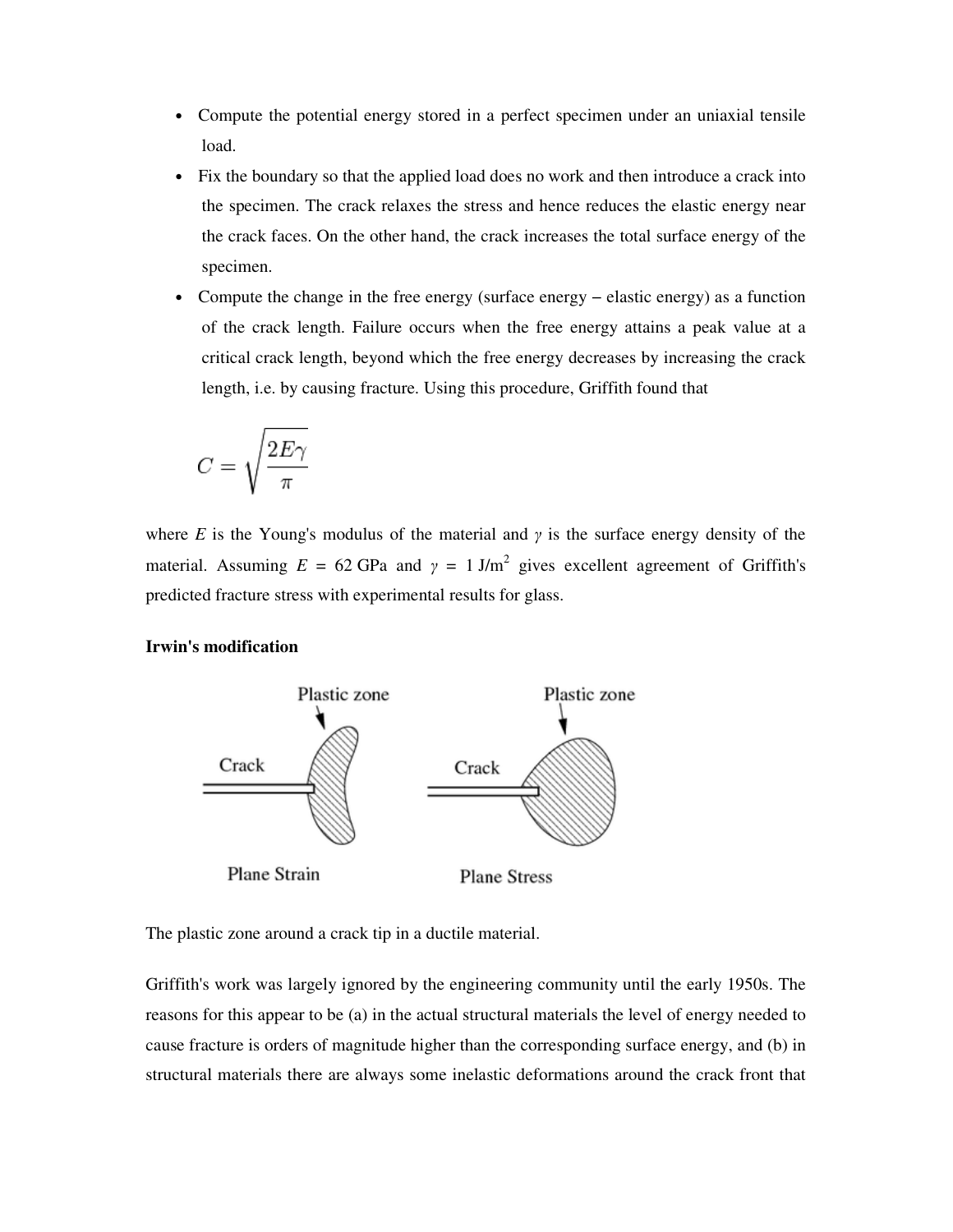would make the assumption of linear elastic medium with infinite stresses at the crack tip highly unrealistic (F. Erdogan (2000))*.*

Griffith's theory provides excellent agreement with experimental data for brittle materials such as glass. For ductile materials such as steel, though the relation  $\sigma_y \sqrt{a} = C_{\text{still holds}}$ , the surface energy (γ) predicted by Griffith's theory is usually unrealistically high. A group working under G. R. Irwin<sup>[3]</sup> at the U.S. Naval Research Laboratory (NRL) during World War II realized that plasticity must play a significant role in the fracture of ductile materials.

In ductile materials (and even in materials that appear to be brittle $[4]$ ), a plastic zone develops at the tip of the crack. As the applied load increases, the plastic zone increases in size until the crack grows and the material behind the crack tip unloads. The plastic loading and unloading cycle near the crack tip leads to the dissipation of energy as heat. Hence, a dissipative term has to be added to the energy balance relation devised by Griffith for brittle materials. In physical terms, additional energy is needed for crack growth in ductile materials when compared to brittle materials.

Irwin's strategy was to partition the energy into two parts:

- the stored elastic strain energy which is released as a crack grows. This is the thermodynamic driving force for fracture.
- the dissipated energy which includes plastic dissipation and the surface energy (and any other dissipative forces that may be at work). The dissipated energy provides the thermodynamic resistance to fracture. Then the total energy dissipated is

$$
G=2\gamma+G_p
$$

where  $\gamma$  is the surface energy and  $G_p$  is the plastic dissipation (and dissipation from other sources) per unit area of crack growth. The modified version of Griffith's energy criterion can then be written as

$$
\sigma_f \sqrt{a} = \sqrt{\frac{E \ G}{\pi}}
$$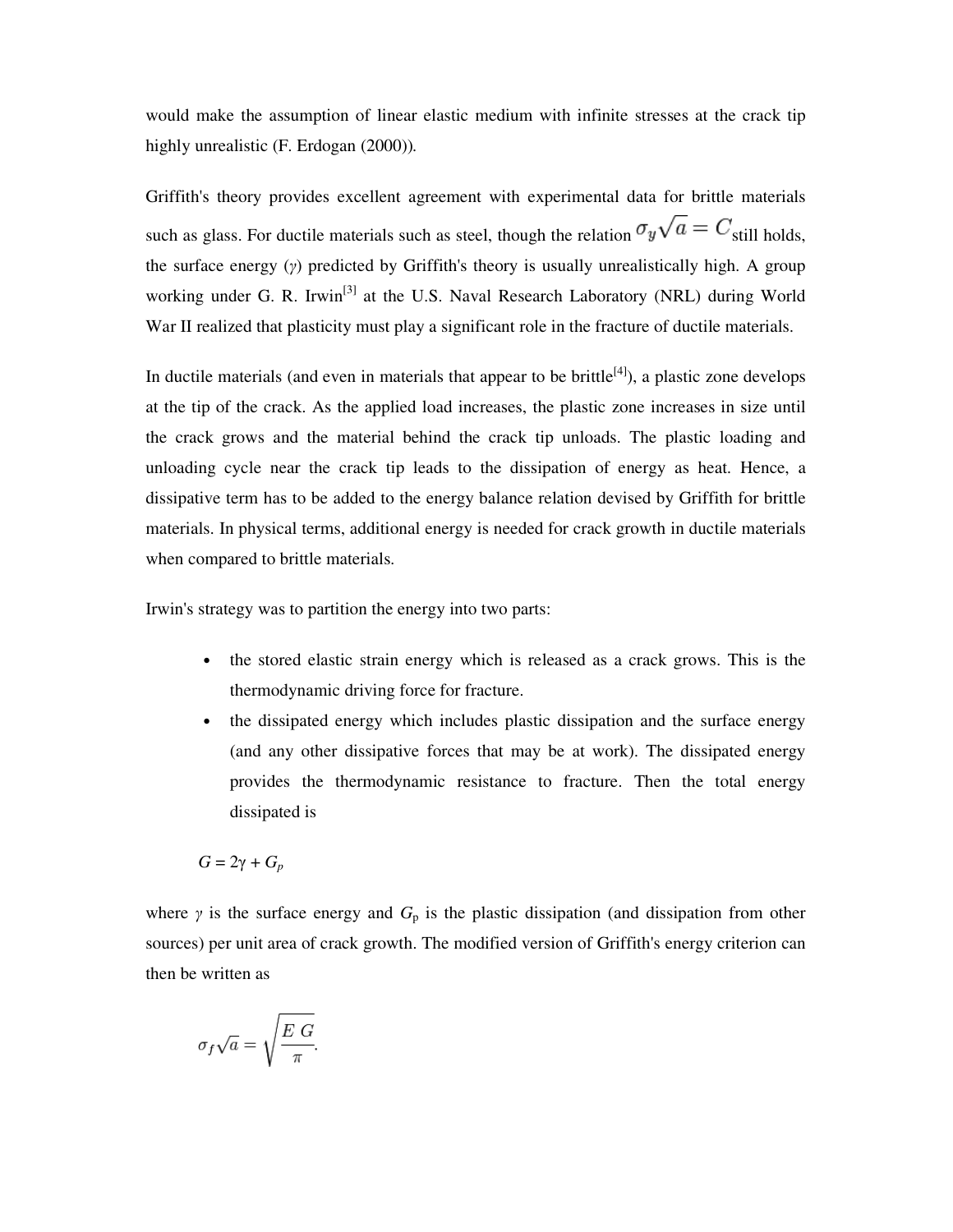For brittle materials such as glass, the surface energy term dominates and  $G \approx 2\gamma = 2 J/m^2$ . For ductile materials such as steel, the plastic dissipation term dominates and  $G \approx G_p = 1000 \text{ J/m}^2$ . For polymers close to the glass transition temperature, we have intermediate values of  $G \approx 2 - 1000 \; J/m^2$ .

#### **5.0 Introduction to Diffusion**

Mass transport in a gas or liquid generally involves the flow of fluid (e.g. convection currents) although atoms also diffuse. Solids on the other hand, can support shear stresses and hence do not flow except by diffusion involving the jumping of atoms on a fixed network of sites. Assume that such jumps can somehow be achieved in the solid state, with a frequency  $v$  with each jump over a distance.

 $diffusion = dis \tan ce \sim \sqrt{t}$  $=\lambda\sqrt{v}t$  $\bar{x} = \lambda \sqrt{n}$ 

> Concentration of solute, C, number  $m^{-3}$ Each plane has C atoms  $m^{-2}$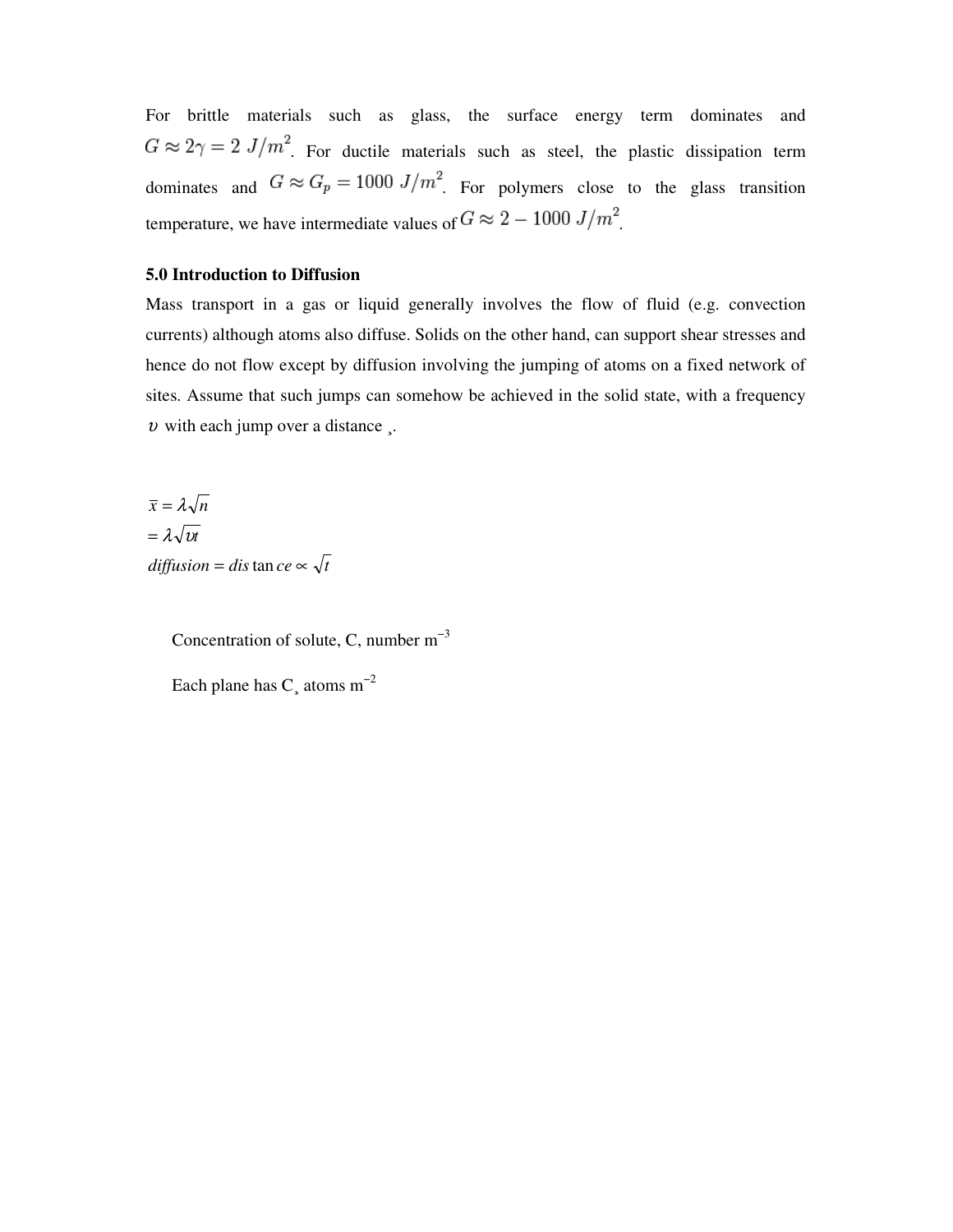$$
\delta C = \lambda \left\{ \frac{1 \partial C}{\partial x} \right\}
$$
  
Atomicflux, J, atoms(m<sup>-2</sup>s<sup>-1</sup>)  

$$
J_{L \to R} = \frac{1}{6} \nu C \lambda
$$
  

$$
J_{R \to L} = \frac{1}{6} \nu (C + \delta C) \lambda
$$
  
Netfluxalongx =  

$$
J_{net} = -\frac{1}{6} \nu \delta C \lambda
$$
  

$$
= -\frac{1}{6} \nu \lambda^2 \left\{ \frac{\partial C}{\partial x} \right\}
$$
  

$$
= -D \left\{ \frac{\partial C}{\partial x} \right\}
$$

This is Fick's first law where the constant of proportionality is called the diffusion coefficient in  $m^2$  s<sup>-1</sup>. Fick's first law applies to steady state flux in a uniform concentration gradient. Thus, our equation for the mean diffusion distance can now be expressed in terms of the diffusivity as **Fick's first law of Diffussion** 

$$
\overline{x} = \lambda \sqrt{t},
$$
  
\n
$$
D = \frac{1}{6} v^2
$$
  
\ngiving  
\n
$$
\overline{x} = \sqrt{6Dt} \approx \sqrt{Dt}
$$

Non–Uniform Concentration Gradients Suppose that the concentration gradient is not uniform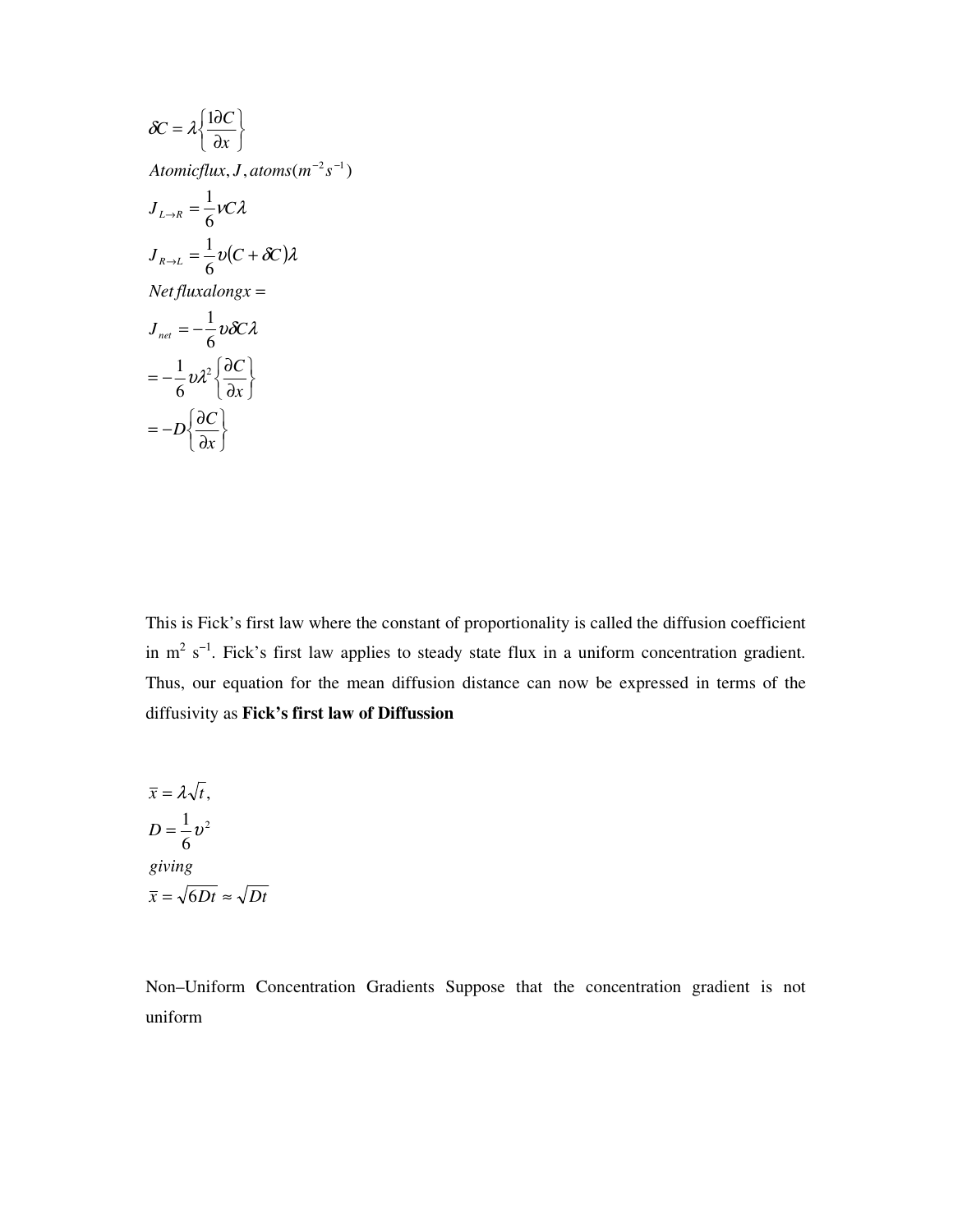$$
Flux(in) = -D \left\{ \frac{\partial C}{\partial x} \right\},\newline \nFlux(out) = -D \left\{ \frac{\partial C}{\partial x} \right\},\newline \n= -D \left[ \left\{ \frac{\partial C}{\partial x} \right\}, +\partial x \left\{ \frac{\partial^2 C}{\partial x^2} \right\} \right]
$$

In the time interval  $\pm t$ , the concentration changes  $\pm C$ 

$$
\partial C \partial x = \left[Flux(in) - Flux(out)\right]\partial t
$$

$$
\frac{\partial C}{\partial t} = D \frac{\partial^2 C}{\partial x^2}
$$

assuming that the diffusivity is independent of the concentration. This is **Fick's second law of diffusion**. This is amenable to numerical solutions for the general case but there are a couple of interesting analytical solutions for particular boundary conditions. For a case where a fixed quantity of solute is plated onto a semi–infinite bar

boundary conditions:

$$
\int_0^\infty C\{x, t\} dx = B
$$
  

$$
C\{x, t = 0\} = 0
$$
  

$$
C\{x, t\} = \frac{B}{\sqrt{\pi Dt}} \exp\left\{\frac{-x^2}{4Dt}\right\}
$$

Now imagine that we create the diffusion couple illustrated, by stacking an infinite set of thin sources on the end of one of the bars. Diffusion can thus be treated by taking a whole set of the exponential functions obtained above, each slightly displaced along the x axis, and asumming (integrating) up their individual effects. The integral is in fact the error function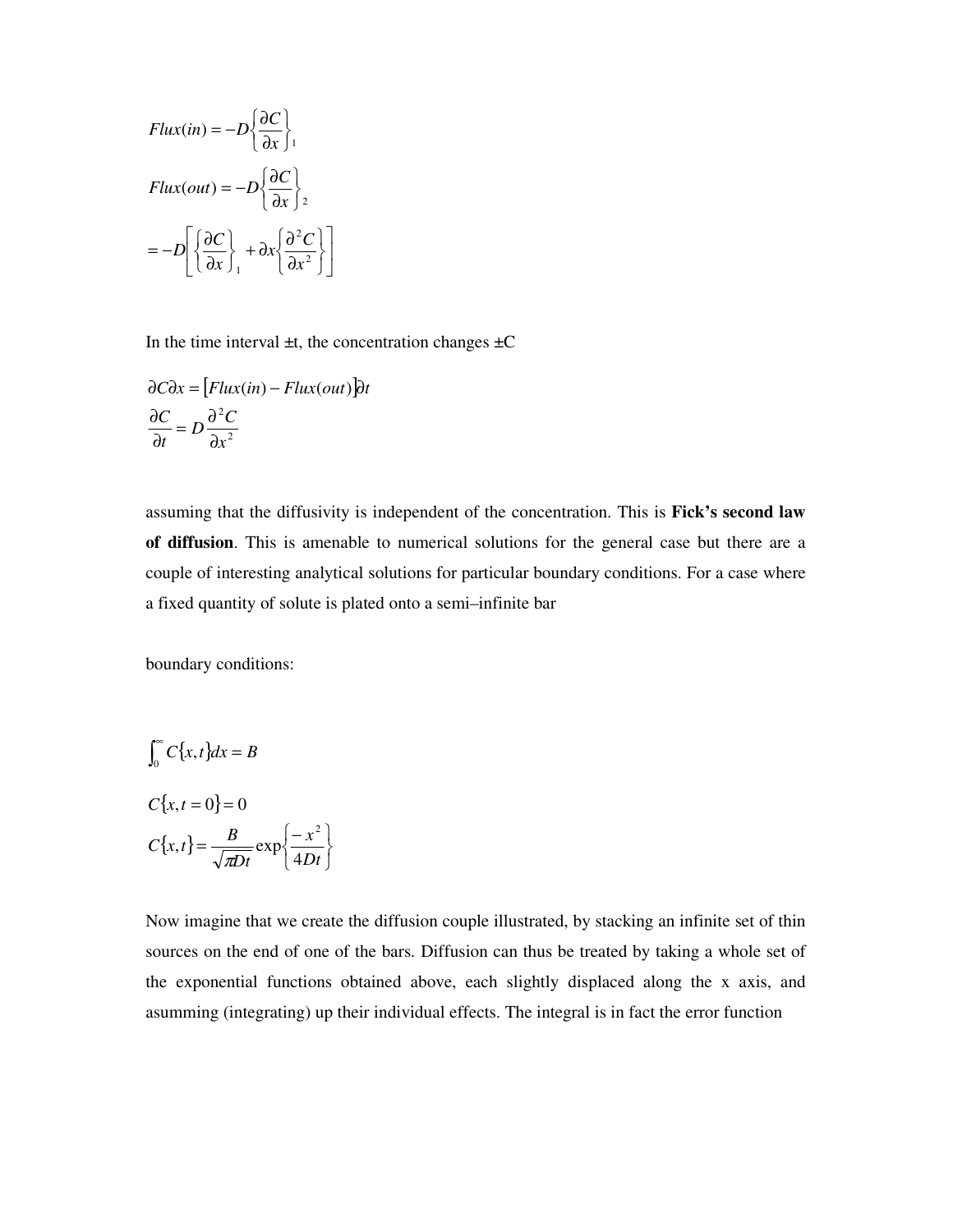$$
erf(x) = \frac{2}{\sqrt{\pi}} \int_0^x \exp\{-u^2\} du
$$

so the solution to the diffusion equation is

boundary conditions:

$$
C\{x = 0, t\} = C_8
$$
  
\n
$$
C\{x, t = 0\} = C_0
$$
  
\n
$$
C\{x, t\} = C_8 - (C_8 - C_0)erf\left\{\frac{x}{2\sqrt{Dt}}\right\}
$$

This solution can be used in many circumstances where the surface concentration is maintained constant, for example in the carburisation or decarburisation processes (the concentration profiles would be the same as in Fig. 4, but with only one half of the couple illustrated). The solutions described here apply also to the diffusion of heat. Mechanism of Diffusion. Atoms in the solid–state migrate by jumping into vacancies. The vacancies may be interstitial or in substitutional sites. There is nevertheless, a barrier to the motion of the atoms because the motion is associated with a transient distortion of the lattice. Assuming that the atom attempts jumps at a frequency º0, the frequency of successful jumps is given by:

$$
v = v_0 \exp\left\{-\frac{|G^*|}{KT}\right\}
$$
  

$$
\equiv v_0 \exp\left\{\frac{S^*}{k}\right\} \times \exp\left\{-\frac{H^*}{kT}\right\}
$$

where k and T are the Boltzmann constant and the absolute temperature respectively, and H<sup>\*</sup> and S\* the activation enthalpy and activation entropy respectively. Since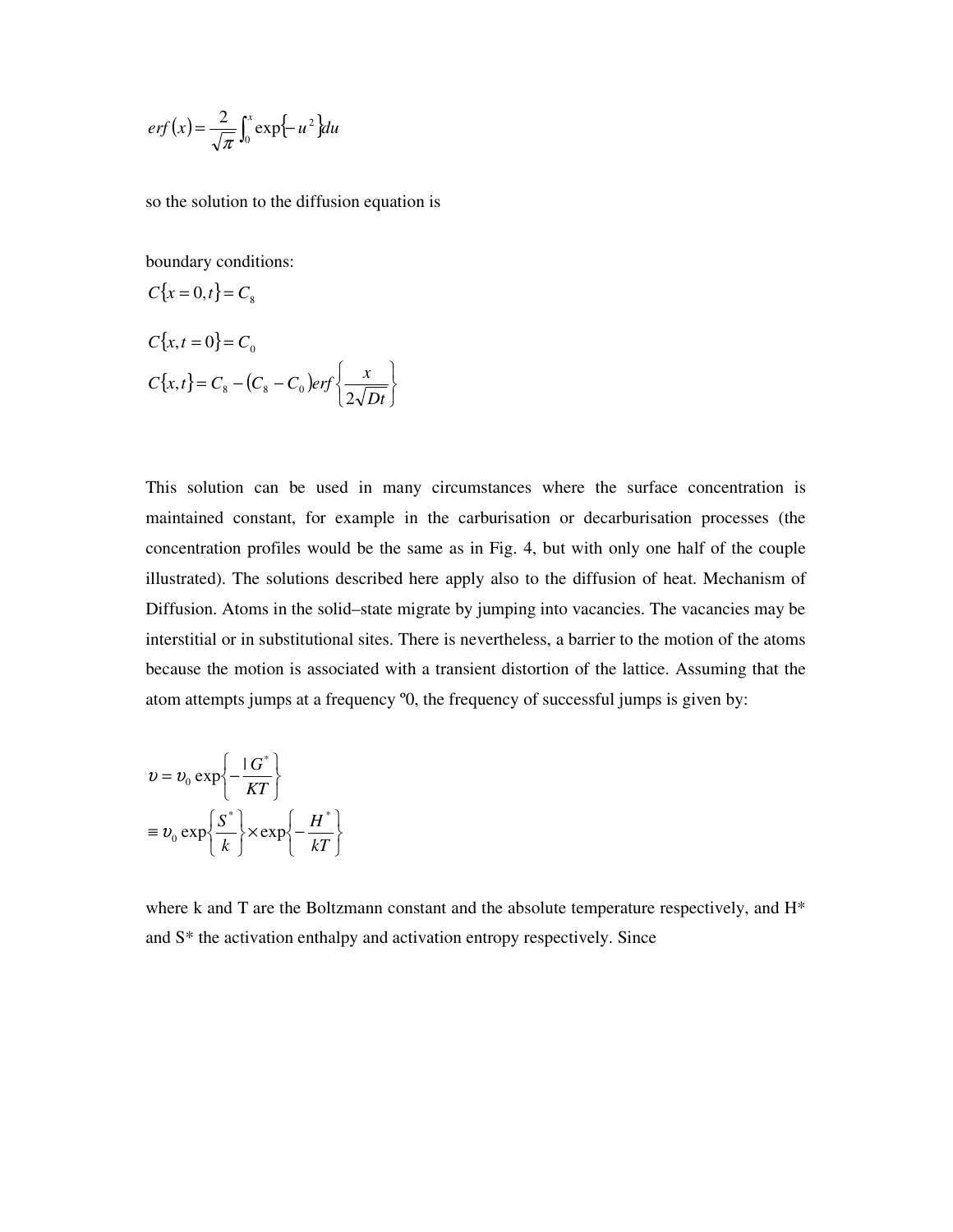$\overline{\phantom{a}}$ J  $\left(-\frac{H^*}{\sqrt{2\pi}}\right)$ l  $= D_0 \exp \left(-\frac{1}{2}\right)$  $D ∞ v$ *kT*  $D = D_0 \exp \left(-\frac{H^*}{kT}\right)$ *and*

A plot of the logarithm of D versus 1/T should therefore give a straight line, the slope of which is  $-H^{\dagger}/k$ . Note that  $H^{\dagger}$  is frequently called the activation energy for diffusion and is often designated Q.

The activation enthalpy of diffusion can be separated into two components, one the enthalpy of migration (due to distortions) and the enthalpy of formation of a vacancy in an adjacent site. After all, for the atom to jump it is necessary to have a vacant site; the equilibrium concentration of vacancies can be very small in solids. Since there are many more interstitial vacancies, and since most interstitial sites are vacant interstitial atoms diffuse far more rapidly than substitutional solutes.

#### **5.1 Kirkendall Effect**

Diffusion is at first sight difficult to appreciate for the solid state. A number of mechanisms have been proposed historically. This includes a variety of ring mechanisms where atoms simply swap positions, but controversy remained because the strain energies associated with such swaps made the theories uncertain. One possibility is that diffusion occurs by atoms jumping into vacancies. But the equilibrium concentration of vacancies is typically  $10^{-6}$ , which is very small. The theory was therefore not generally accepted until an elegant experiment by Smigelskas and Kirkendall. The experiment applies to solids as well as cible liquids. Consider a couple made from A and B. If the diffusion fluxes of the two elements are different  $(|JA| > |JB|)$  then there will be a net flow of matter past the inert markers, causing the couple to shift bodily relative to the markers. This can only happen if diffusion is by a vacancy mechanism. An observer located at the markers will see not only a change in concentration due to intrinsic diffusion, but also because of the Kirkendall flow of matter past the markers. The net effect is described by the usual Fick's laws, but with an interdiffusion coefficient D which is a weighted average of the two intrinsic diffusion coefficients: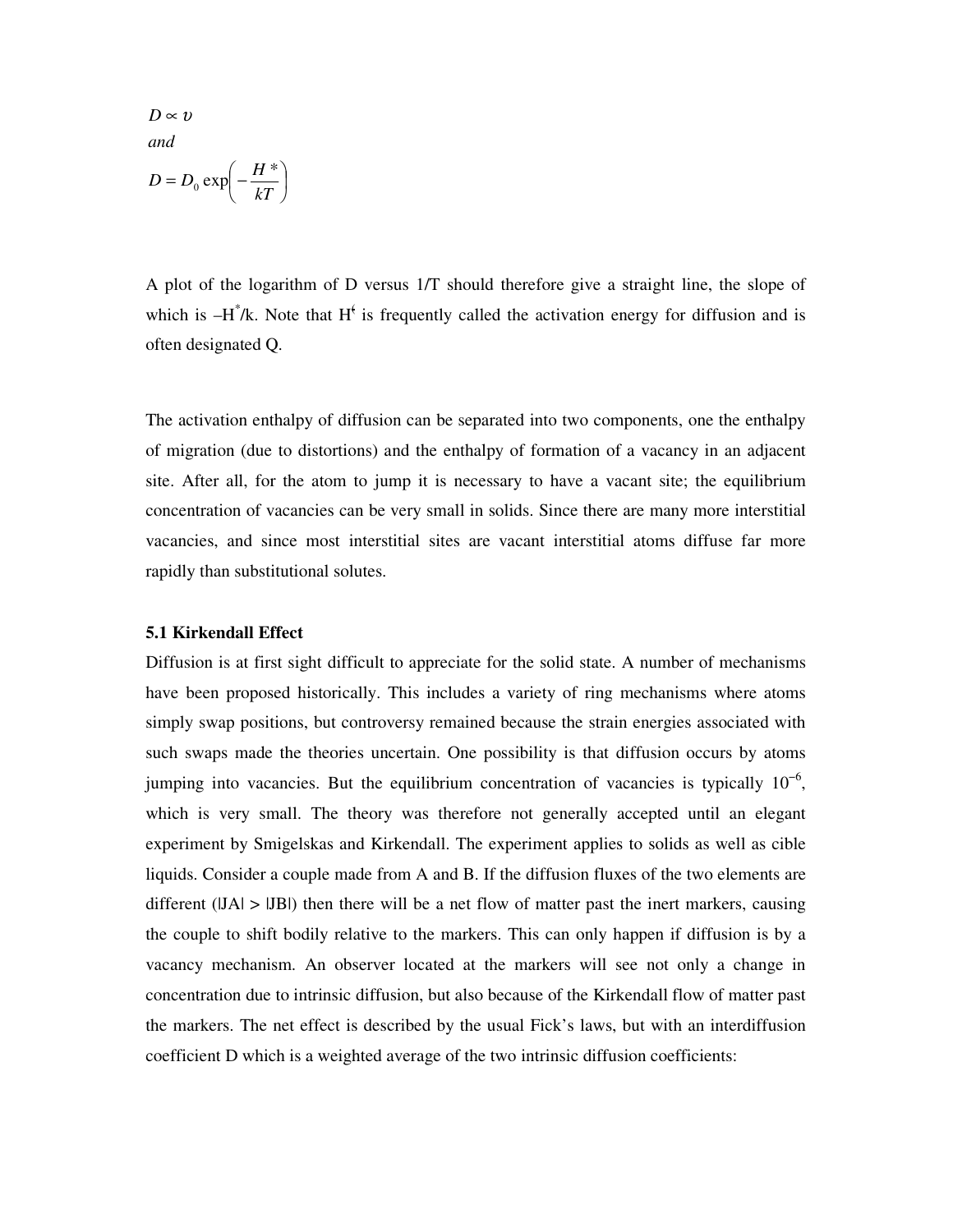$$
\overline{D} = X_B D_A + X_A D_B
$$

where X represents a mole fraction. It is the interdiffusion coefficient that is measured in most experiments.

Diffusion occurs in response to a concentration gradient expressed as the change in concentration due to a change in position,  $\partial \mathbb{C} \partial x$ . The local rule for movement or flux J is given by Fick's 1st law of diffusion:

$$
J = -\chi \frac{\partial C}{\partial x}
$$

in which the flux J [cm<sup>-2</sup> s<sup>-1</sup>] is proportional to the diffusivity  $\mathbb{X}[\text{cm}^2/\text{s}]$  and the negative gradient of concentration,  $dC/dx$  [cm<sup>-3</sup> cm<sup>-1</sup>] or [cm<sup>-4</sup>]. The negative sign indicates that J is positive when movement is down the gradient, i.e., the negative sign cancels the negative gradient along the direction of positive flux.



The flux J is driven by the negative gradient  $\frac{d}{dt}$   $\frac{d}{dt}$  in the direction of increasing x. For light, the diffusivity is proportional to the diffusion length D [cm] and the speed of light c:

# $\chi$  = cD

where  $D = 1/(3 \mu_s(1-g))$ . The units of velocity [cm/s] times the units of length [cm] yield the units of diffusivity  $\text{[cm}^2/\text{s}$ ].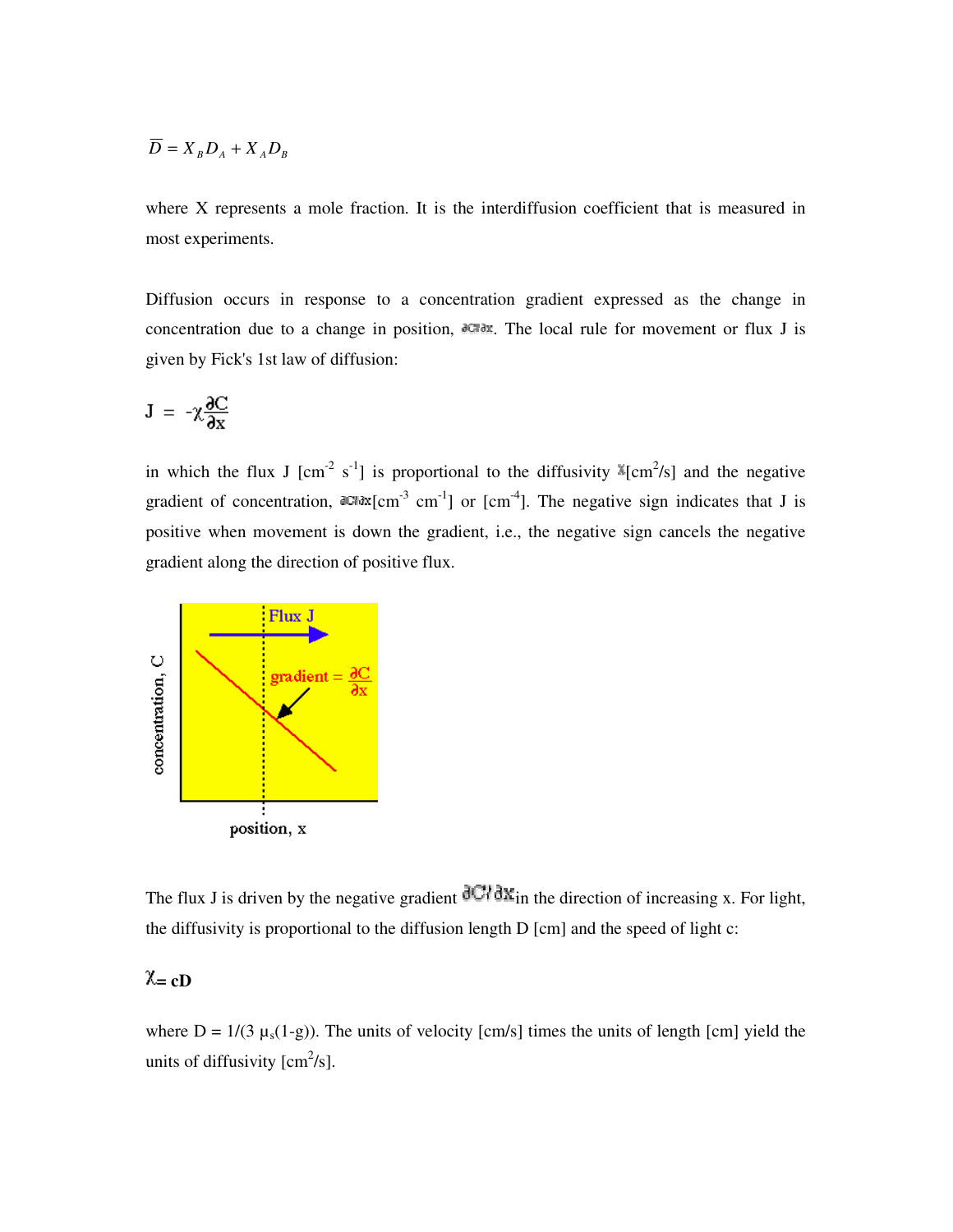For optical diffusion, Fick's 1st law is expressed as the energy flux J [W cm<sup>-2</sup>] proportional to the diffusion constant D [cm] and the negative fluence gradient dF/dx:

$$
J = -D\frac{\partial F}{\partial x}
$$

which was obtained by substituting  $cD$  for  $\mathbb{X}$  and substituting F/c for C. The factors c and 1/c cancel to yield the above equation.

#### 6.0 Corrossion

Corrosion can be categorized in some common types

- uniform corrosion
- pitting corrosion
- galvanic corrosion
- crevice corrosion
- concentration cell corrosion
- Microbial corrosion

#### Uniform or General Corrosion

The metal loss is uniform from the surface and it is usually combined with high-velocity fluid erosion, with or without abrasives.

#### Pitting Corrosion

Certain conditions, such as low concentrations of oxygen or high concentrations of species such as chloride which compete as anions, can interfere with a given alloy's ability to re-form a passivating film. In the worst case, almost all of the surface will remain protected, but tiny local fluctuations will degrade the oxide film in a few critical points. Corrosion at these points will be greatly amplified, and can cause *corrosion pits* of several types, depending upon conditions. While the corrosion pits only nucleate under fairly extreme circumstances, they can continue to grow even when conditions return to normal, since the interior of a pit is naturally deprived of oxygen and locally the pH decreases to very low values and the corrosion rate increases due to an auto-catalytic process. In extreme cases, the sharp tips of extremely long and narrow corrosion pits can cause stress concentration to the point that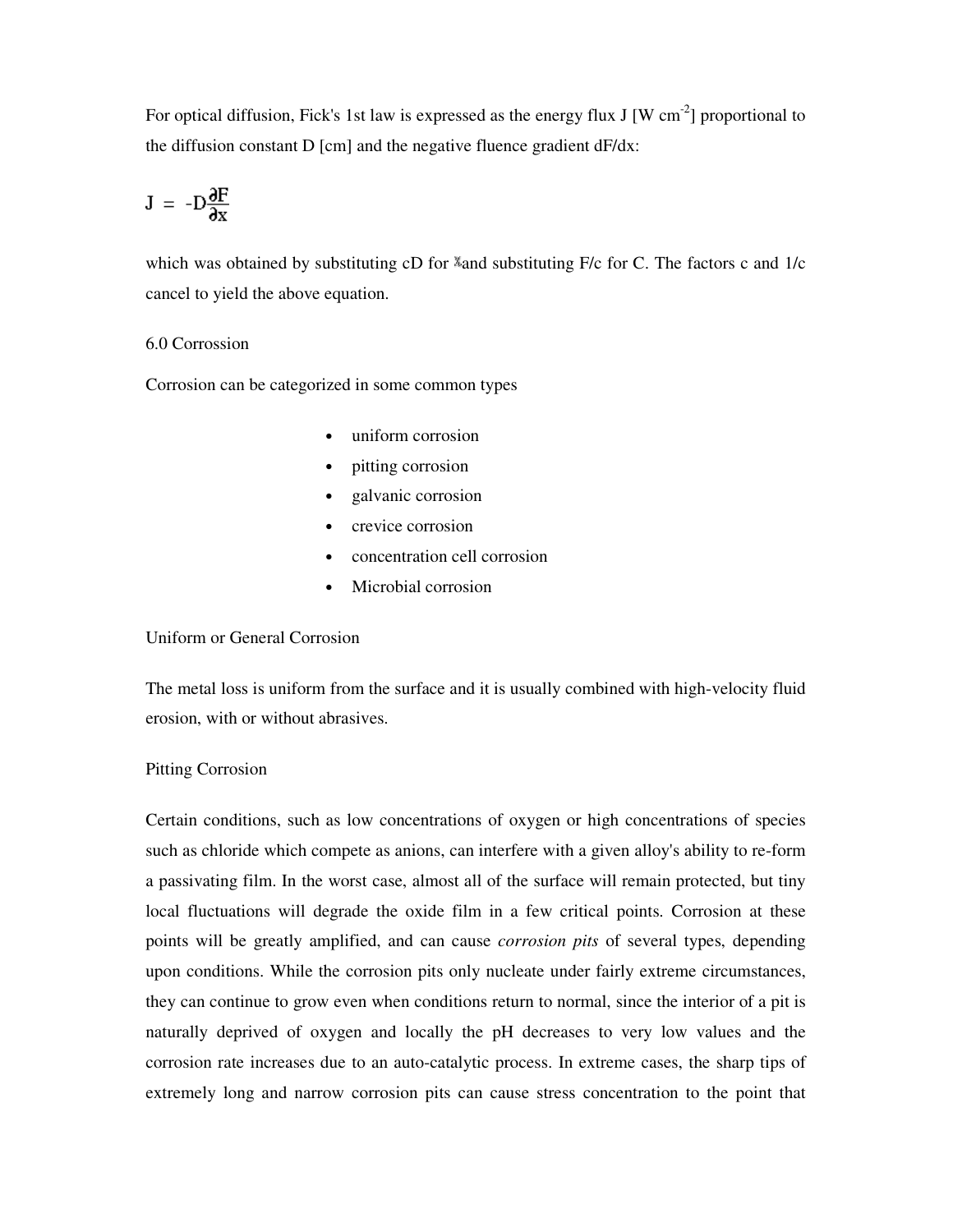otherwise tough alloys can shatter; a thin film pierced by an invisibly small hole can hide a thumb sized pit from view. These problems are especially dangerous because they are difficult to detect before a part or structure fails. Pitting remains among the most common and damaging forms of corrosion in passivated alloys, but it can be prevented by control of the alloy's environment.

#### Galvanic Corrosion

Galvanic corrosion occurs when two different metals and/or alloys have electrical contact with each other and are immersed in an electrolyte. This effect is a galvanic couple where the more active metal corrodes at an accelerated rate and the more noble metal corrodes at a retarded rate. When immersed, neither metal would normally corrode as quickly without the electrically conductive connection. What type of metal(s) to use is readily determined by following the galvanic series. For example, zinc is often used as a sacrificial anode for steel structures. Galvanic corrosion is of major interest to the marine industry and also anywhere water (via impurities such as salt) contacts pipes or metal structures. Factors such as relative size of anode, types of metal, and operating conditions (temperature, humidity, salinity, etc.) affect galvanic corrosion. The surface area ratio of the anode and cathode directly affects the corrosion rates of the materials. Galvanic corrosion is often utilized in sacrificial anodes.

#### Crevice Corrosion

Crevice corrosion is a localized form of corrosion occurring in spaces to which the access of the working fluid from the environment is limited and a concentration cell, areas with different oxygen concentration, will take place with consequent high corrosion rate . These spaces are generally called crevices. Examples of crevices are gaps and contact areas between parts, under gaskets or seals, inside cracks and seams, spaces filled with deposits and under sludge piles. Crevice Corrosion occurs at places with gaskets, bolts and lap joints where crevice exists and usually creates pits similar to pitting corrosion.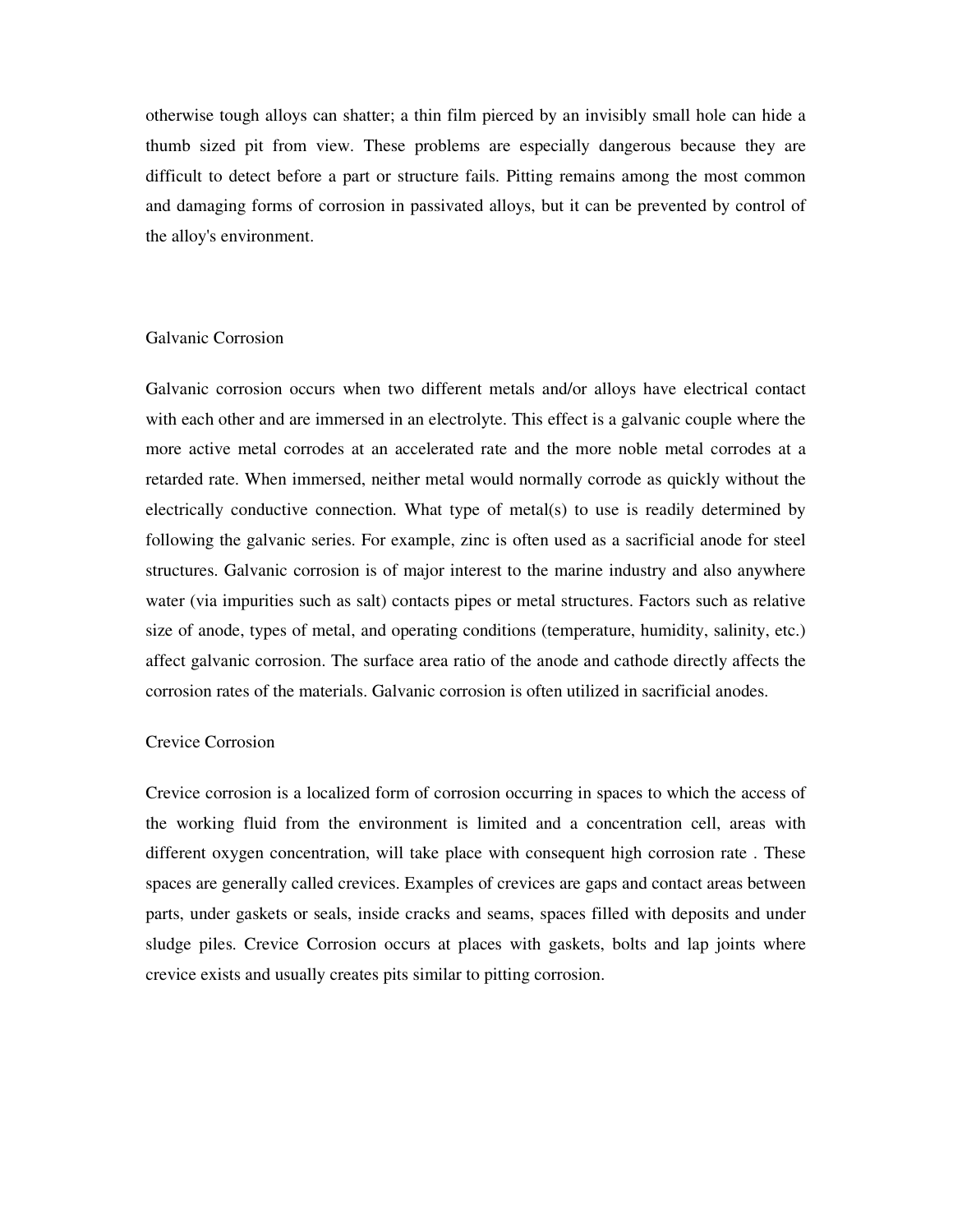#### Concentration Cell Corrosion

Occurs where the surface is exposed to an electrolytic environment where the concentration of the corrosive fluid or the dissolved oxygen varies. It is usually combined with stagnant fluid or in areas with low fluid velocity.

#### Microbial Corrosion

Microbial corrosion, or bacterial corrosion, is a corrosion caused or promoted by microorganisms, usually chemoautotrophs. It can apply to both metals and non-metallic materials, in both the presence and lack of oxygen. Sulfate-reducing bacteria are common in lack of oxygen; they produce hydrogen sulfide, causing sulfide stress cracking. In presence of oxygen, some bacteria directly oxidize iron to iron oxides and hydroxides, other bacteria oxidize sulfur and produce sulfuric acid causing biogenic sulfide corrosion. Concentration cells can form in the deposits of corrosion products, causing and enhancing galvanic corrosion.

Accelerated Low Water Corrosion (ALWC) is a particularly aggressive form of MIC that affects steel piles in seawater near the low water tide mark. It is characterised by an orange sludge, which smells of hydrogen sulphide when treated with acid. Corrosion rates can be very high and design corrosion allowances can soon be exceeded leading to premature failure of the steel pile.<sup>[1]</sup> Piles that have been coating and have cathodic protection installed at the time of construction are not susceptible to ALWC. For unprotected piles, sacrificial anodes can be installed local to the affected areas to inhibit the corrosion or a complete retrofitted sacrificial anode system can be installed. Affected areas can also be treated electrochemically by using an electrode to first produce chlorine to kill the bacteria, and then to produced a calcareous deposit, which will help shield the metal from further attack.

#### 6.1 Corrosion Removal

Often it is possible to chemically remove the products of corrosion to give a clean surface, but one that may exhibit artifacts of corrosion such as pitting. For example phosphoric acid in the form of naval jelly is often applied to ferrous tools or surfaces to remove rust. Corrosion removal should not be confused with Electropolishing which removes some layers of the underlying metal to make a smooth surface. For example phosphoric acid (again) may be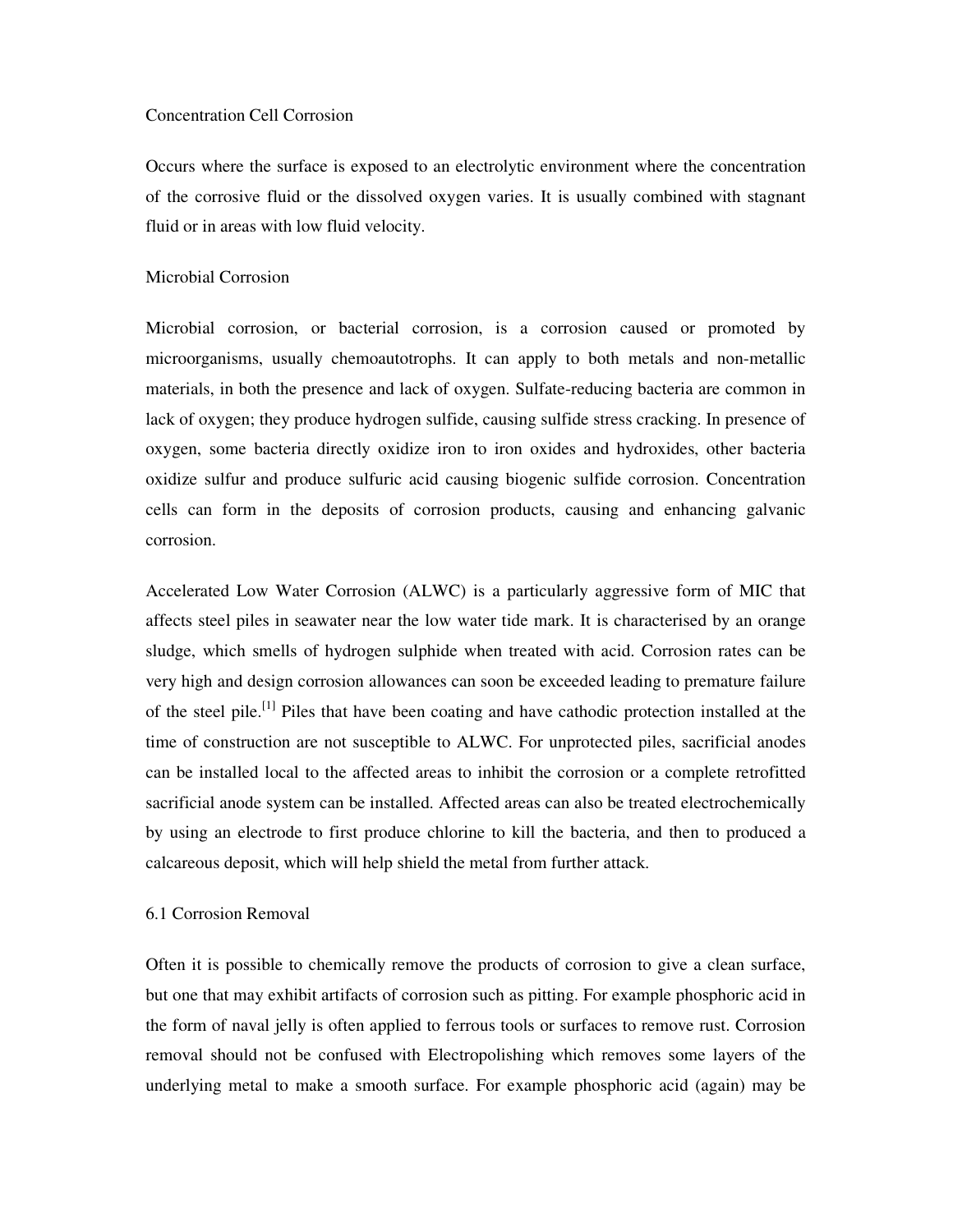used to electropolish copper but it does this by removing copper, not the products of copper corrosion.

#### 6.2 Resistance to corrosion

Some metals are more intrinsically resistant to corrosion than others, either due to the fundamental nature of the electrochemical processes involved or due to the details of how reaction products form. For some examples, see galvanic series. If a more susceptible material is used, many techniques can be applied during an item's manufacture and use to protect its materials from damage.

#### **7.0 Electrical Properties**

#### 7.1 Ohm's Law

When an electric potential *V* is applied across a material, a current of magnitude *I* flows. In most metals, at low values of *V*, the current is proportional to *V*, according to Ohm's law:

#### $I = V/R$

where *R* is the electrical resistance. *R* depends on the intrinsic *resistivity*  $\rho$  of the material and on the geometry (length *l* and area *A* through which the current passes).

#### $R = \rho I/A$

#### 7.2 Electrical Conductivity

The *electrical conductivity* is the inverse of the resistivity:  $\sigma = 1/\rho$ .

The electric field in the material is *E*=*V*/*l,* Ohm's law can then be expressed in terms of the current density  $j = I/A$  as:

$$
j = \sigma E
$$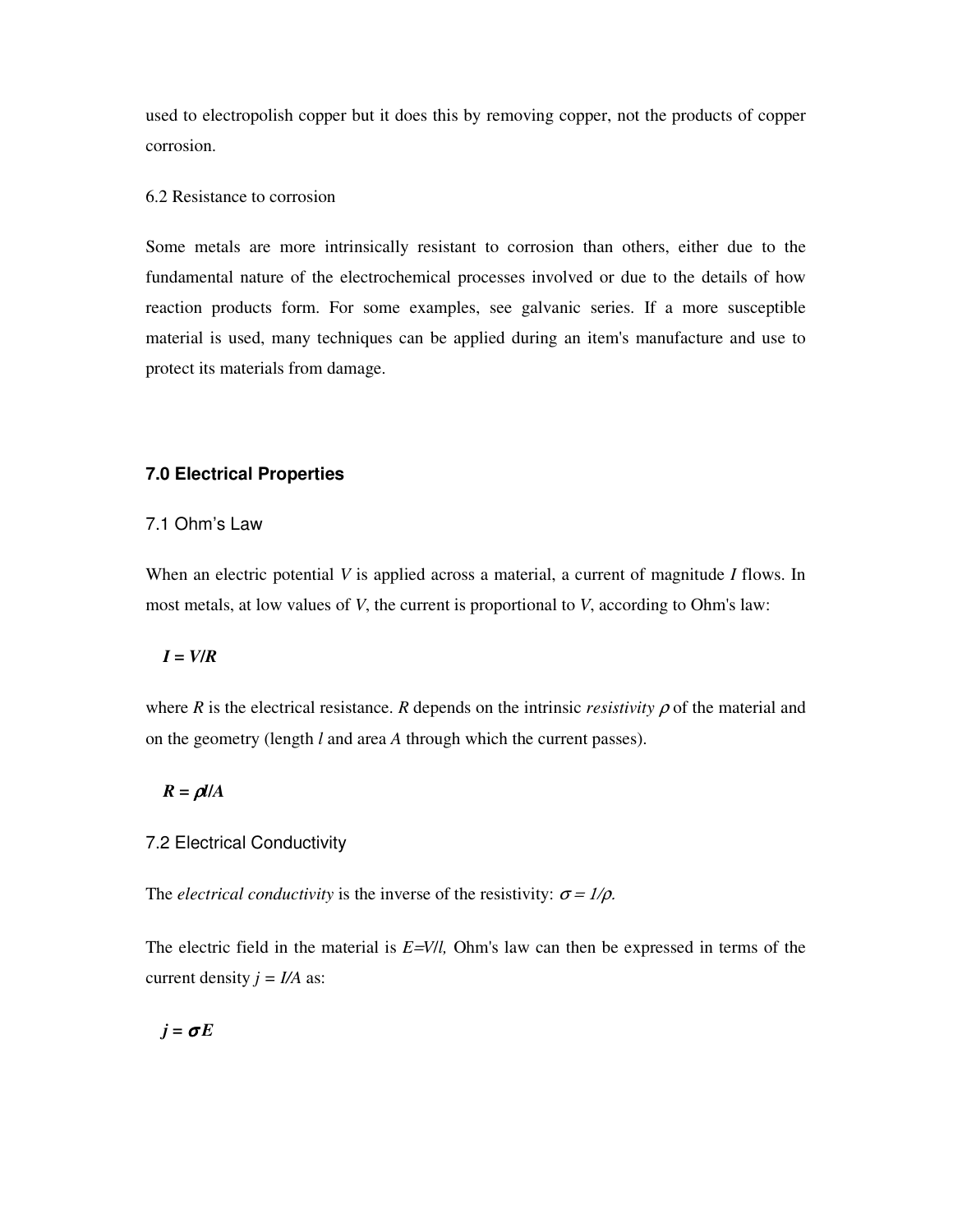The conductivity is one of the properties of materials that varies most widely, from  $10^7$  ( $\Omega$ -m) typical of metals to  $10^{-20}$  (Ω-m) for good electrical insulators. Semiconductors have conductivities in the range  $10^{-6}$  to  $10^{4}$  ( $\Omega$ -m).

#### 7.3 Electronic and Ionic Conduction

In metals, the current is carried by electrons, and hence the name *electronic conduction*. In ionic crystals, the charge carriers are ions, thus the name *ionic conduction* (see Sect. 19.15).

#### 7.4 Energy Band Structures in Solids

When atoms come together to form a solid, their valence electrons interact due to Coulomb forces, and they also feel the electric field produced by their own nucleus and that of the other atoms. In addition, two specific quantum mechanical effects happen. First, by Heisenberg's uncertainty principle, constraining the electrons to a small volume raises their energy, this is called *promotion.* The second effect, due to the Pauli exclusion principle, limits the number of electrons that can have the same property (which include the energy). As a result of all these effects, the valence electrons of atoms form wide valence bands when they form a solid. The bands are separated by gaps, where electrons cannot exist. The precise location of the bands and band gaps depends on the type of atom (e.g., Si vs. Al), the distance between atoms in the solid, and the atomic arrangement (e.g., carbon vs. diamond).

In semiconductors and insulators, the valence band is filled, and no more electrons can be added, following Pauli's principle. Electrical conduction requires that electrons be able to gain energy in an electric field; this is not possible in these materials because that would imply that the electrons are promoted into the forbidden band gap.

In metals, the electrons occupy states up to the *Fermi level*. Conduction occurs by promoting electrons into the *conduction band*, that starts at the Fermi level, separated by the valence band by an infinitesimal amount.

#### 7.5 Conduction in Terms of Band and Atomic Bonding Models

Conduction in metals is by electrons in the conduction band. Conduction in insulators is by electrons in the conduction band and by holes in the valence band. *Holes* are vacant states in the valence band that are created when an electron is removed.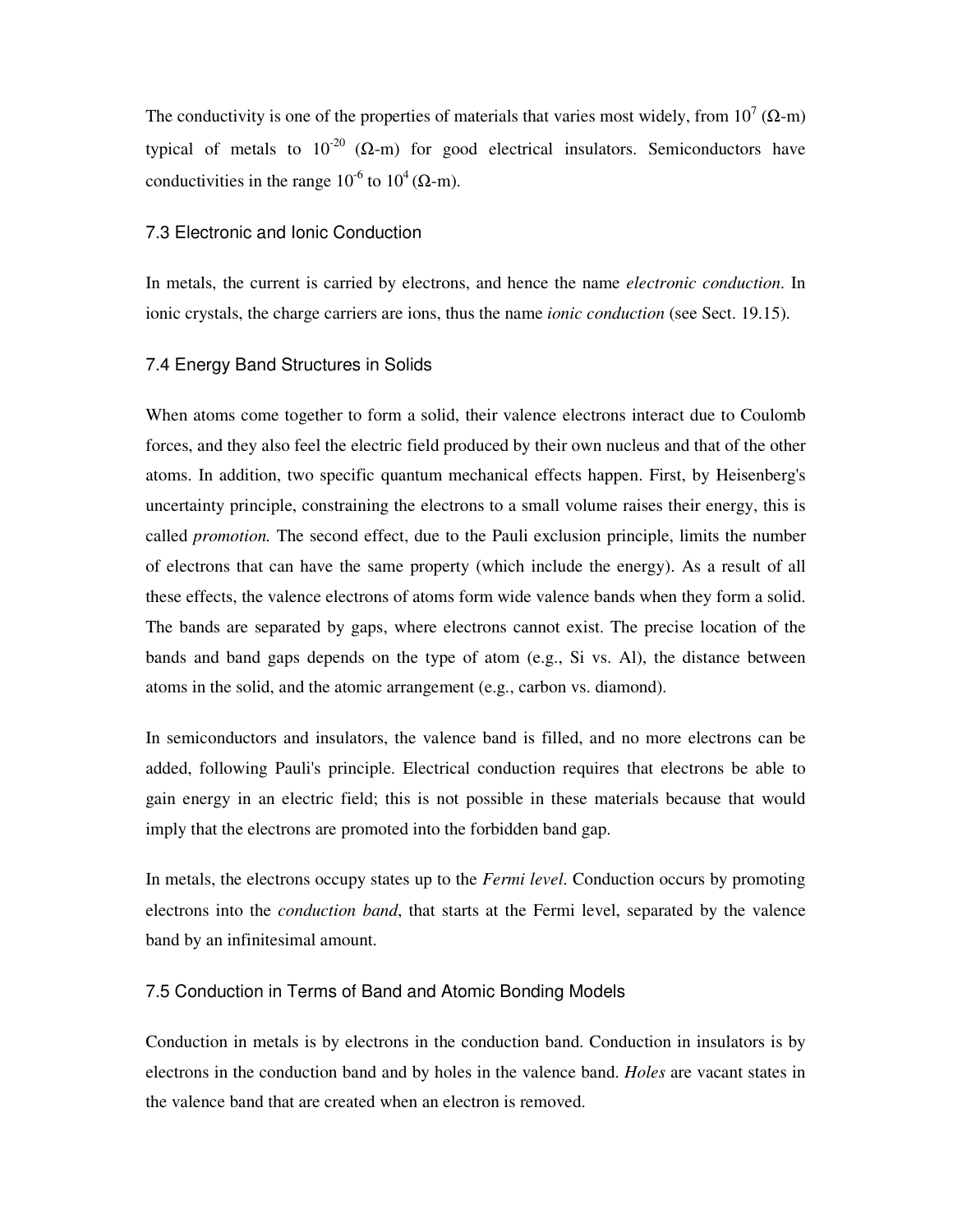In metals there are empty states just above the Fermi levels, where electrons can be promoted. The promotion energy is negligibly small so that at any temperature electrons can be found in the conduction band. The number of electrons participating in electrical conduction is extremely small.

In insulators, there is an energy gap between the valence and conduction bands, so energy is needed to promote an electron to the conduction band. This energy may come from heat, or from energetic radiation, like light of sufficiently small wavelength.

A working definition for the difference between semiconductors and insulators is that in semiconductors, electrons can reach the conduction band at ordinary temperatures, where in insulators they cannot. The probability that an electron reaches the conduction band is about  $exp(-E_g/2kT)$  where  $E_g$  is the band gap and  $kT$  has the usual meaning. If this probability is, say,  $\lt 10^{-24}$  one would not find a single electron in the conduction band in a solid of 1 cubic centimeter. This requires  $E_g/2kT > 55$ . At room temperature,  $2kT = 0.05$  eV; thus  $E_g > 2.8$  eV can be used as the condition for an insulator.

Besides having relatively small *E*g, semiconductors have covalent bond, whereas insulators usually are partially ionic bonded.

#### 7.6 Electron Mobility

Electrons are accelerated in an electric field *E*, in the opposite direction to the field because of their negative charge. The force acting on the electron is  $-eE$ , where  $e$  is the electric charge. This force produces a constant acceleration so that, in the absence of obstacles (in vacuum, like inside a TV tube) the electron speeds up continuously in an electric field. In a solid, the situation is different. The electrons scatter by collisions with atoms and vacancies that change drastically their direction of motion. Thus electrons move randomly but with a net drift in the direction opposite to the electric field. The drift velocity is *constant*, equal to the electric field times a constant called the *mobility*  $\mu$ ,

# $v_{\rm d} = -\mu_{\rm e} E$

which means that there is a friction force proportional to velocity. This friction translates into energy that goes into the lattice as heat. This is the way that electric heaters work.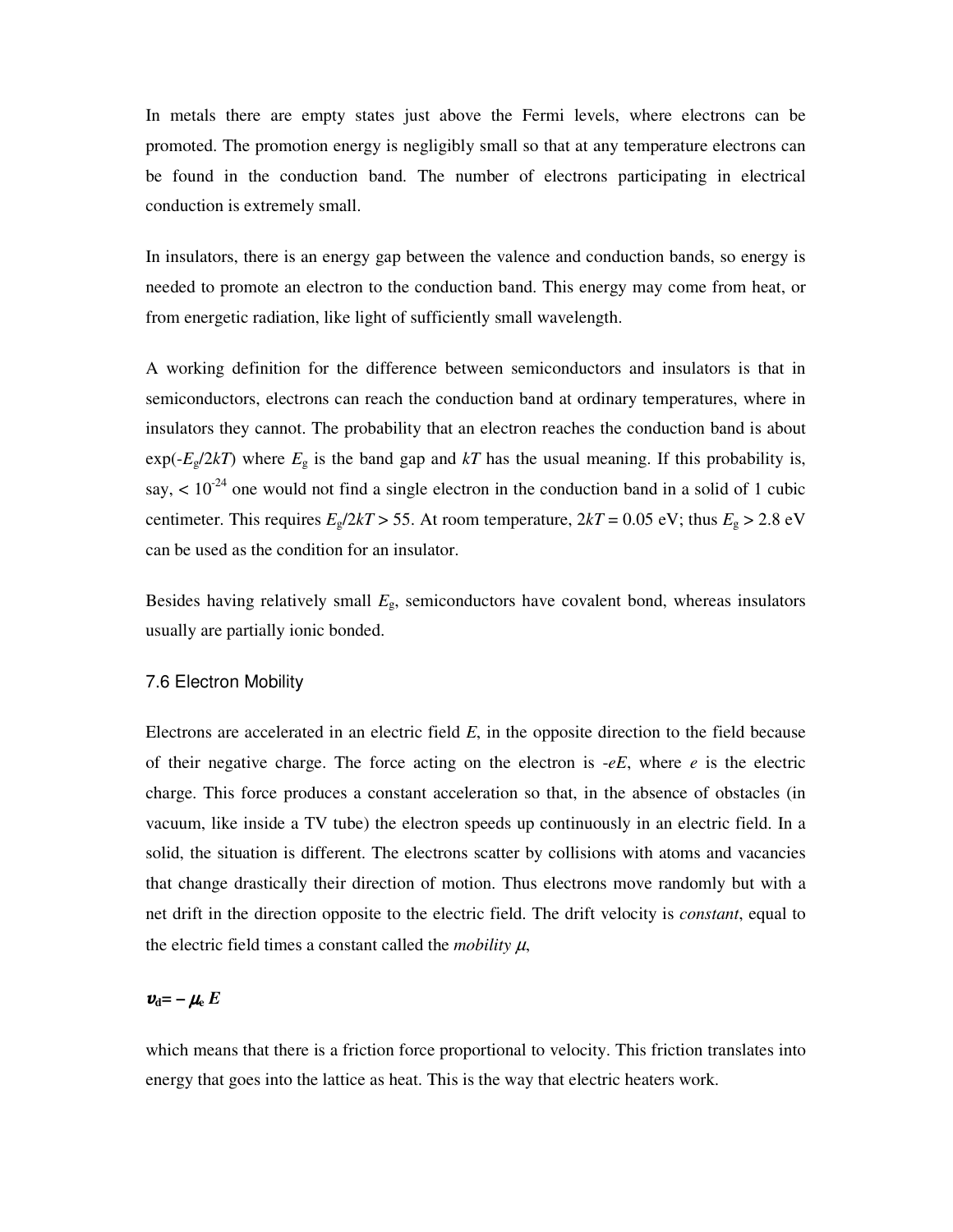The electrical conductivity is:

## $\sigma$  = *n* |e|  $\mu_e$

where *n* is the concentration of electrons (*n* is used to indicate that the carriers of electricity are negative particles).

# 7.7 Electrical Resistivity of Metals

The resistivity then depends on collisions. Quantum mechanics tells us that electrons behave like waves. One of the effects of this is that electrons do not scatter from a perfect lattice. They scatter by defects, which can be:

- o atoms displaced by lattice vibrations
- o vacancies and interstitials
- o dislocations, grain boundaries
- o impurities

One can express the total resistivity  $\rho_{tot}$  by the Matthiessen rule, as a sum of resistivities due to thermal vibrations, impurities and dislocations. Fig. 19.8 illustrates how the resistivity increases with temperature, with deformation, and with alloying.

## 7.8 Electrical Characteristics of Commercial Alloys

The best material for electrical conduction (lower resistivity) is silver. Since it is very expensive, copper is preferred, at an only modest increase in  $\rho$ . To achieve low  $\rho$  it is necessary to remove gases occluded in the metal during fabrication. Copper is soft so, for applications where mechanical strength is important, the alloy CuBe is used, which has a nearly as good  $\rho$ . When weight is important one uses Al, which is half as good as Cu. Al is also more resistant to corrosion.

When high resistivity materials are needed, like in electrical heaters, especially those that operate at high temperature, nichrome (NiCr) or graphite are used.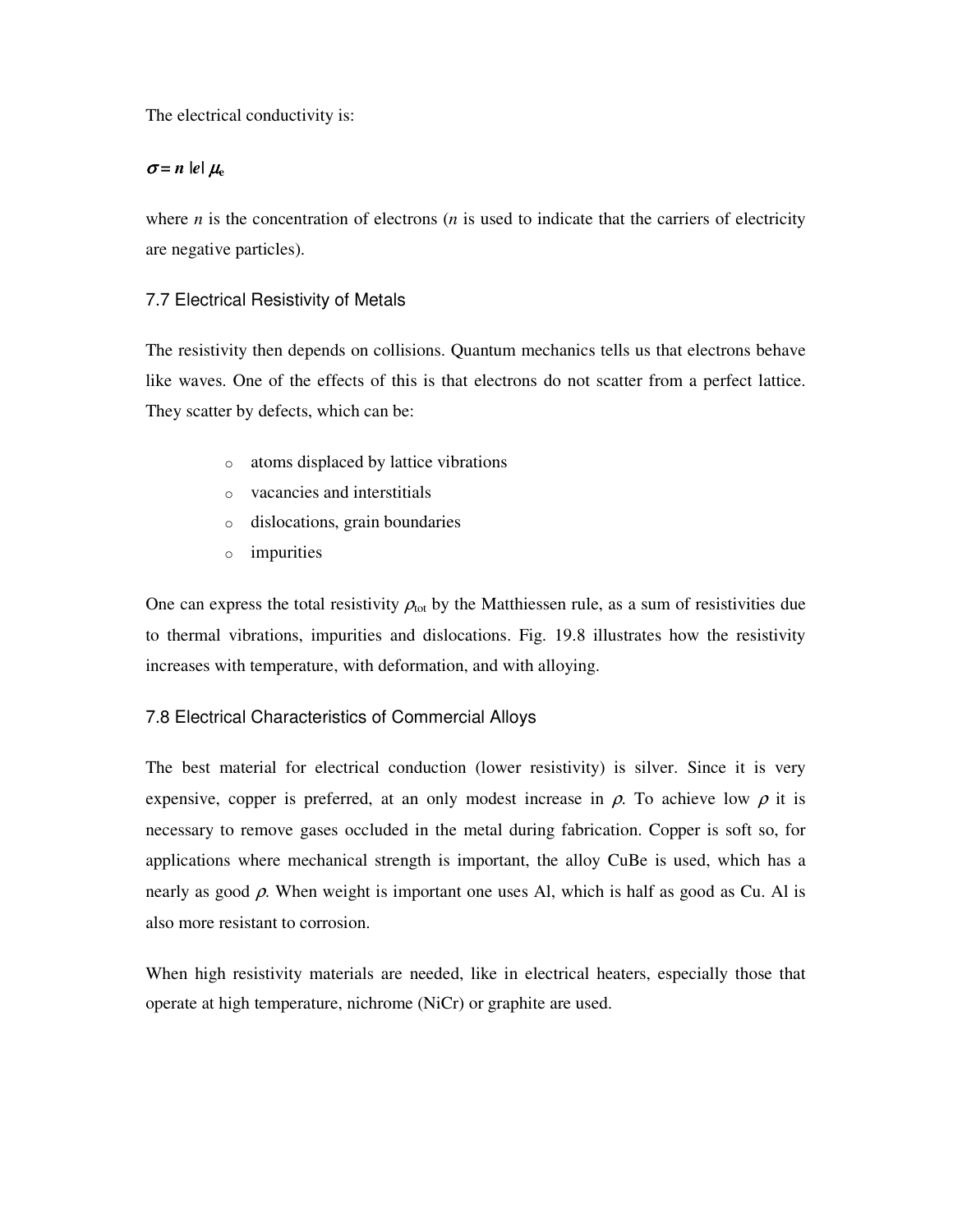#### 7.9 Intrinsic Semiconduction

Semiconductors can be *intrinsic* or *extrinsic*. Intrinsic means that electrical conductivity does not depend on impurities, thus intrinsic means pure. In extrinsic semiconductors the conductivity depends on the concentration of impurities.

Conduction is by electrons and holes. In an electric field, electrons and holes move in opposite direction because they have opposite charges. The conductivity of an intrinsic semiconductor is:

$$
\sigma = n |e| \mu_e + p |e| \mu_h
$$

where  $p$  is the hole concentration and  $\mu_h$  the hole mobility. One finds that electrons move much faster than holes:

#### $\mu_{\rm e}$  >  $\mu_{\rm h}$

In an intrinsic semiconductor, a hole is produced by the promotion of each electron to the conduction band. Thus:

#### $n = p$

Thus,  $\sigma = 2$  *n* let  $(\mu_e + \mu_h)$  (only for intrinsic semiconductors).

#### 7.10 Extrinsic Semiconduction

Unlike intrinsic semiconductors, an extrinsic semiconductor may have different concentrations of holes and electrons. It is called *p-type* if *p*>*n* and *n-type* if *n*>*p*. They are made by *doping*, the addition of a very small concentration of impurity atoms. Two common methods of doping are diffusion and ion implantation.

Excess electron carriers are produced by substitutional impurities that have more valence electron per atom than the semiconductor matrix. For instance phosphorous, with 5 valence electrons, is an electron *donor* in Si since only 4 electrons are used to bond to the Si lattice when it substitutes for a Si atom. Thus, elements in columns V and VI of the periodic table are donors for semiconductors in the IV column, Si and Ge. The energy level of the donor state is close to the conduction band, so that the electron is promoted (ionized) easily at room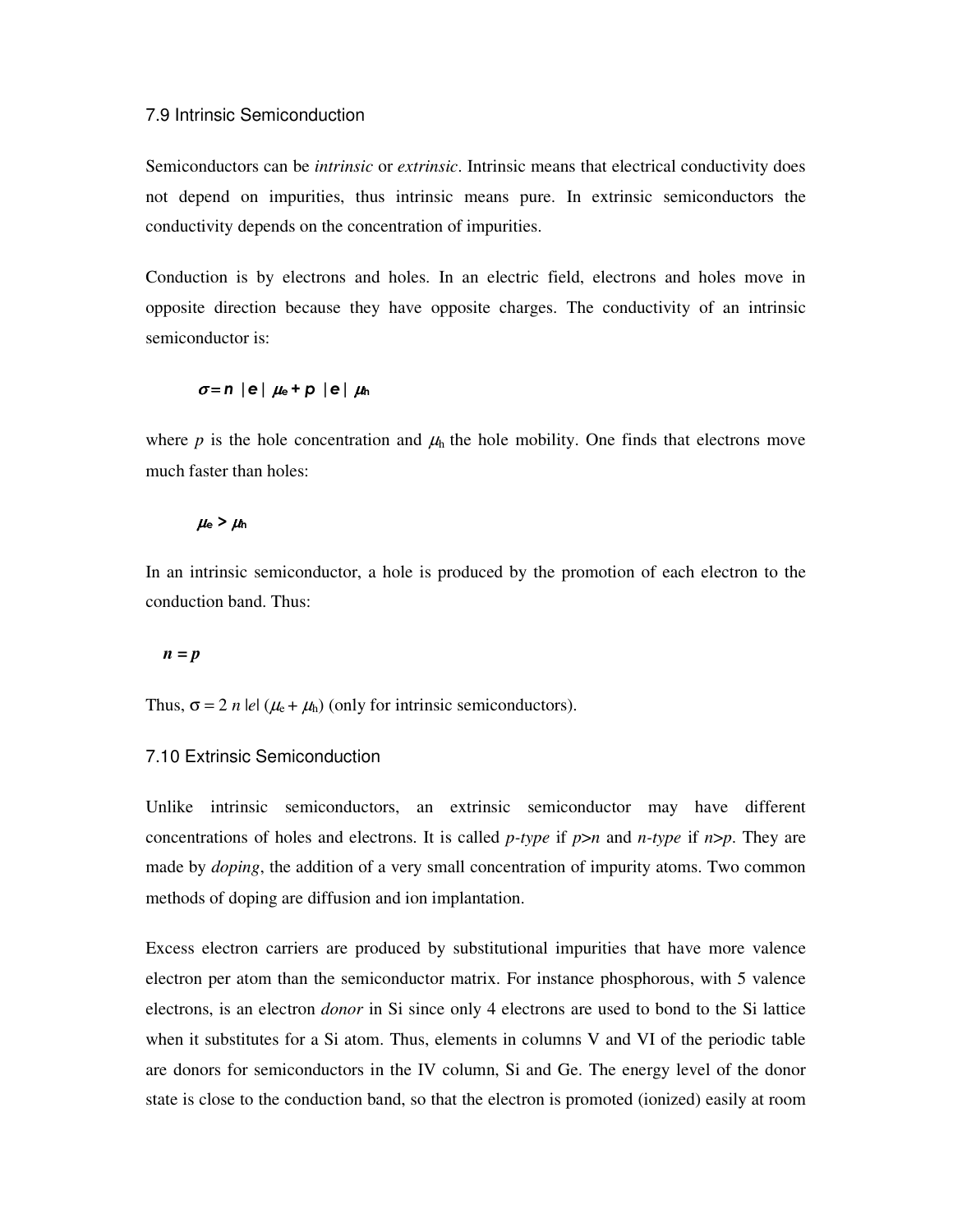temperature, leaving a hole (the ionized donor) behind. Since this hole is unlike a hole in the matrix, it does not move easily by capturing electrons from adjacent atoms. This means that the conduction occurs mainly by the donated electrons (thus *n-type*).

Excess holes are produced by substitutional impurities that have fewer valence electrons per atom than the matrix. This is the case of elements of group II and III in column IV semiconductors, like B in Si. The bond with the neighbors is incomplete and so they can capture or accept electrons from adjacent silicon atoms. They are called *acceptors*. The energy level of the acceptor is close to the valence band, so that an electron may easily hop from the valence band to complete the bond leaving a hole behind. This means that conduction occurs mainly by the holes (thus *p-type*).

#### 7.11 The Temperature Variation of Conductivity and Carrier Concentration

Temperature causes electrons to be promoted to the conduction band and from donor levels, or holes to acceptor levels. The dependence of conductivity on temperature is like other thermally activated processes:

#### $\sigma$  = A exp(-E<sub>g</sub>/2kT)

where *A* is a constant (the mobility varies much more slowly with temperature). Plotting *ln* <sup>σ</sup> vs.  $1/T$  produces a straight line of slope  $E_g/2k$  from which the band gap energy can be determined. Extrinsic semiconductors have, in addition to this dependence, one due to the thermal promotion of electrons from donor levels or holes from acceptor levels. The dependence on temperature is also exponential but it eventually saturates at high temperatures where all the donors are emptied or all the acceptors are filled.

This means that at low temperatures, extrinsic semiconductors have larger conductivity than intrinsic semiconductors. At high temperatures, both the impurity levels and valence electrons are ionized, but since the impurities are very low in number and they are exhausted, eventually the behavior is dominated by the intrinsic type of conductivity.

#### 7.12 Semiconductor Devices

A semiconductor *diode* is made by the intimate junction of a *p-*type and an *n*-type semiconductor (an *n-p junction*). Unlike a metal, the intensity of the electrical current that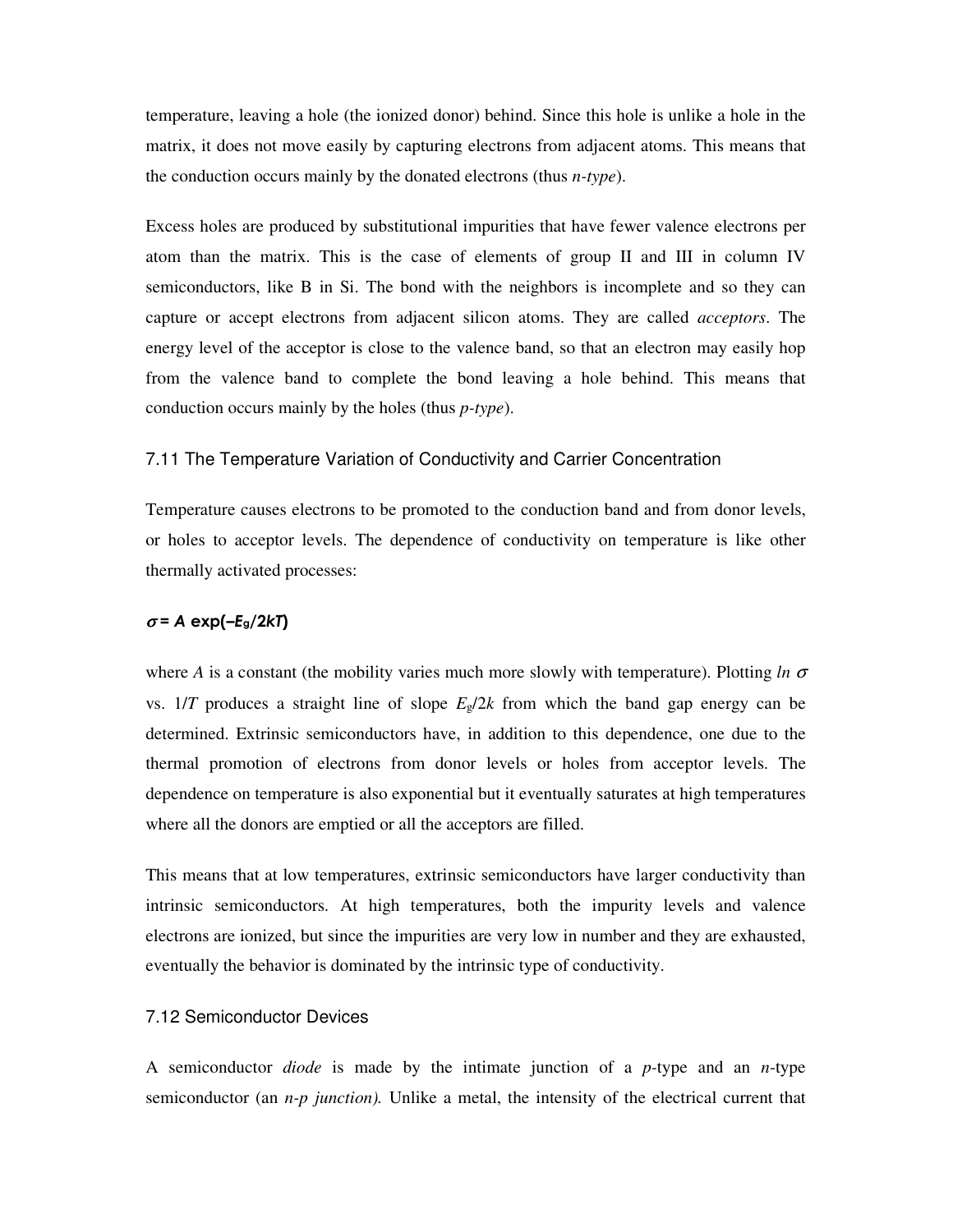passes through the material depends on the polarity of the applied voltage. If the positive side of a battery is connected to the *p-*side, a situation called *forward bias*, a large amount of current can flow since holes and electrons are pushed into the junction region, where they recombine (annihilate). If the polarity of the voltage is flipped, the diode operates under *reverse bias*. Holes and electrons are removed from the region of the junction, which therefore becomes depleted of carriers and behaves like an insulator. For this reason, the current is very small under reverse bias. The asymmetric current-voltage characteristics of diodes (Fig. 19.20) is used to convert alternating current into direct current. This is called rectification.

A *p-n-p junction transistor* contains two diodes back-to-back. The central region is very thin and is called the *base*. A small voltage applied to the base has a large effect on the current passing through the transistor, and this can be used to amplify electrical signals (Fig. 19.22). Another common device is the MOSFET transistor where a *gate* serves the function of the base in a junction transistor. Control of the current through the transistor is by means of the electric field induced by the gate, which is isolated electrically by an oxide layer.

#### 7.13 Conduction in Ionic Materials

In ionic materials, the band gap is too large for thermal electron promotion. Cation vacancies allow ionic motion in the direction of an applied electric field, this is referred to as *ionic conduction.* High temperatures produce more vacancies and higher ionic conductivity.

At low temperatures, electrical conduction in insulators is usually along the surface, due to the deposition of moisture that contains impurity ions.

#### 7.14 Electrical Properties of Polymers

Polymers are usually good insulators but can be made to conduct by doping. Teflon is an exceptionally good insulator.

#### 7.15 Dielectric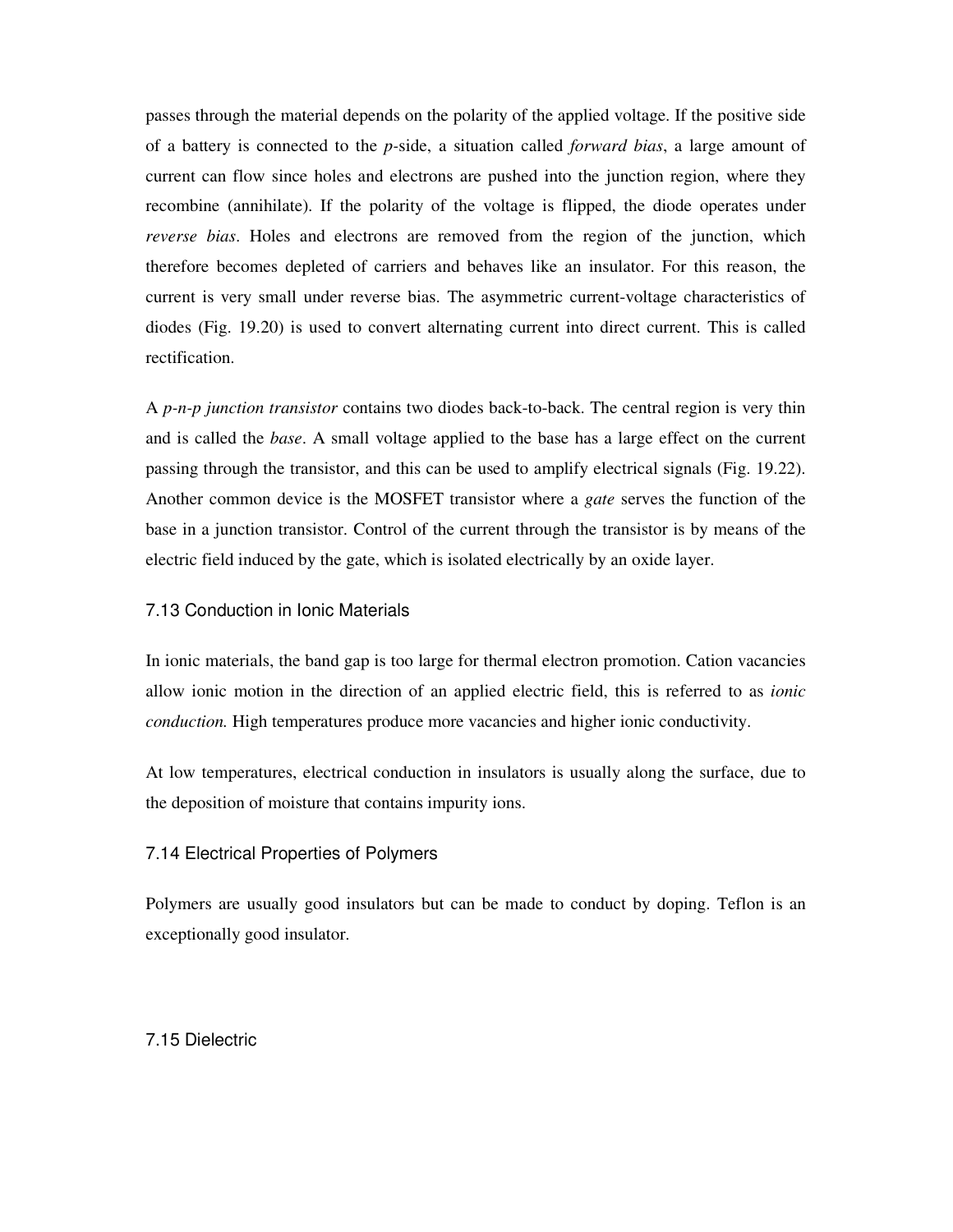A *dielectric* is an electrical insulator that can be made to exhibit an electric dipole structure (displace the negative and positive charge so that their center of gravity is different).

#### 7.16 Capacitance

When two parallel plates of area *A*, separated by a small distance *l*, are charged by  $+Q$ ,  $-Q$ , an electric field develops between the plates

#### $E = D$ **/εε**<sub>0</sub>

where  $D = Q/A$ .  $\varepsilon_0$  is called the vacuum permittivity and  $\varepsilon$  the relative permittivity, or *dielectric constant* ( $\varepsilon = 1$  for vacuum). In terms of the voltage between the plates,  $V = E l$ ,

 $V = Dl/\varepsilon\varepsilon_0 = Q l/A \varepsilon\varepsilon_0 = Q / C$ 

The constant  $C = A \varepsilon \varepsilon_0 / l$  is called the capacitance of the plates.

#### 7.17 Field Vectors and Polarization

The dipole moment of a pair of positive and negative charges (+*q* and –*q*) separated at a distance *d* is  $p = qd$ . If an electric field is applied, the dipole tends to align so that the positive charge points in the field direction. Dipoles between the plates of a capacitor will produce an electric field that opposes the applied field. For a given applied voltage *V*, there will be an increase in the charge in the plates by an amount  $Q'$  so that the total charge becomes  $Q = Q'$ *+ Q*0, where *Q*0 is the charge of a vacuum capacitor with the same *V*. With *Q' = PA*, the charge density becomes  $D = D_0 E + P$ , where the *polarization*  $P = \varepsilon_0 (\varepsilon - 1) E$ .

#### 7.18 Types of Polarization

Three types of polarization can be caused by an electric field:

- *Electronic polarization*: the electrons in atoms are displaced relative to the nucleus.
- *Ionic polarization*: cations and anions in an ionic crystal are displaced with respect to each other.
- *Orientation polarization*: permanent dipoles (like  $H_2O$ ) are aligned.

#### 7.19 Frequency Dependence of the Dielectric Constant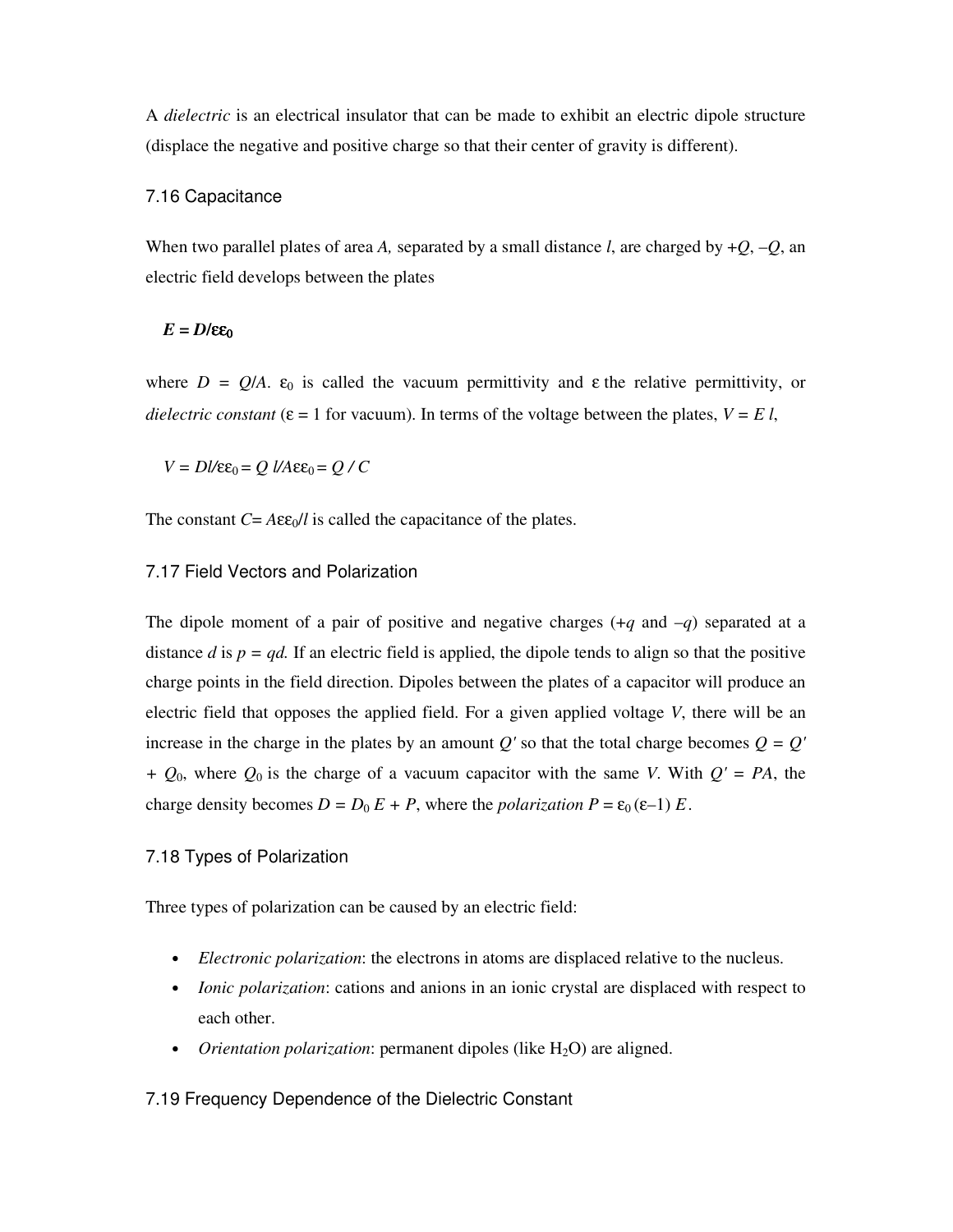Electrons have much smaller mass than ions, so they respond more rapidly to a changing electric field. For electric field that oscillates at very high frequencies (such as light) only electronic polarization can occur. At smaller frequencies, the relative displacement of positive and negative ions can occur. Orientation of permanent dipoles, which require the rotation of a molecule can occur only if the oscillation is relatively slow (MHz range or slower). The time needed by the specific polarization to occur is called the *relaxation time*.

#### 7.20 Dielectric Strength

Very high electric fields  $(>10^8$  V/m) can free electrons from atoms, and accelerate them to such high energies that they can, in turn, free other electrons, in an avalanche process (or electrical discharge). This is called *dielectric breakdown*, and the field necessary to start the is called the *dielectric strength* or breakdown strength.

#### 7.21 Dielectric Materials

Capacitors require dielectrics of high  $\varepsilon$  that can function at high frequencies (small relaxation times). Many of the ceramics have these properties, like mica, glass, and porcelain). Polymers usually have lower ε.

#### 7.22 Ferroelectricity

*Ferroelectric* materials are ceramics that exhibit permanent polarization in the absence of an electric field. This is due to the asymmetric location of positive and negative charges within the unit cell. Two possible arrangements of this asymmetry results in two distinct polarizations, which can be used to code "0" and "1" in ferroelectric memories. A typical ferroelectric is barium titanate,  $BaTiO<sub>3</sub>$ , where the  $Ti<sup>4+</sup>$  is in the center of the unit cell and four  $O^2$  in the central plane can be displaced to one side or the other of this central ion (Fig. 19.33).

#### 7.23 Piezoelectricity

In a *piezolectric* material, like quartz, an applied mechanical stress causes electric polarization by the relative displacement of anions and cations.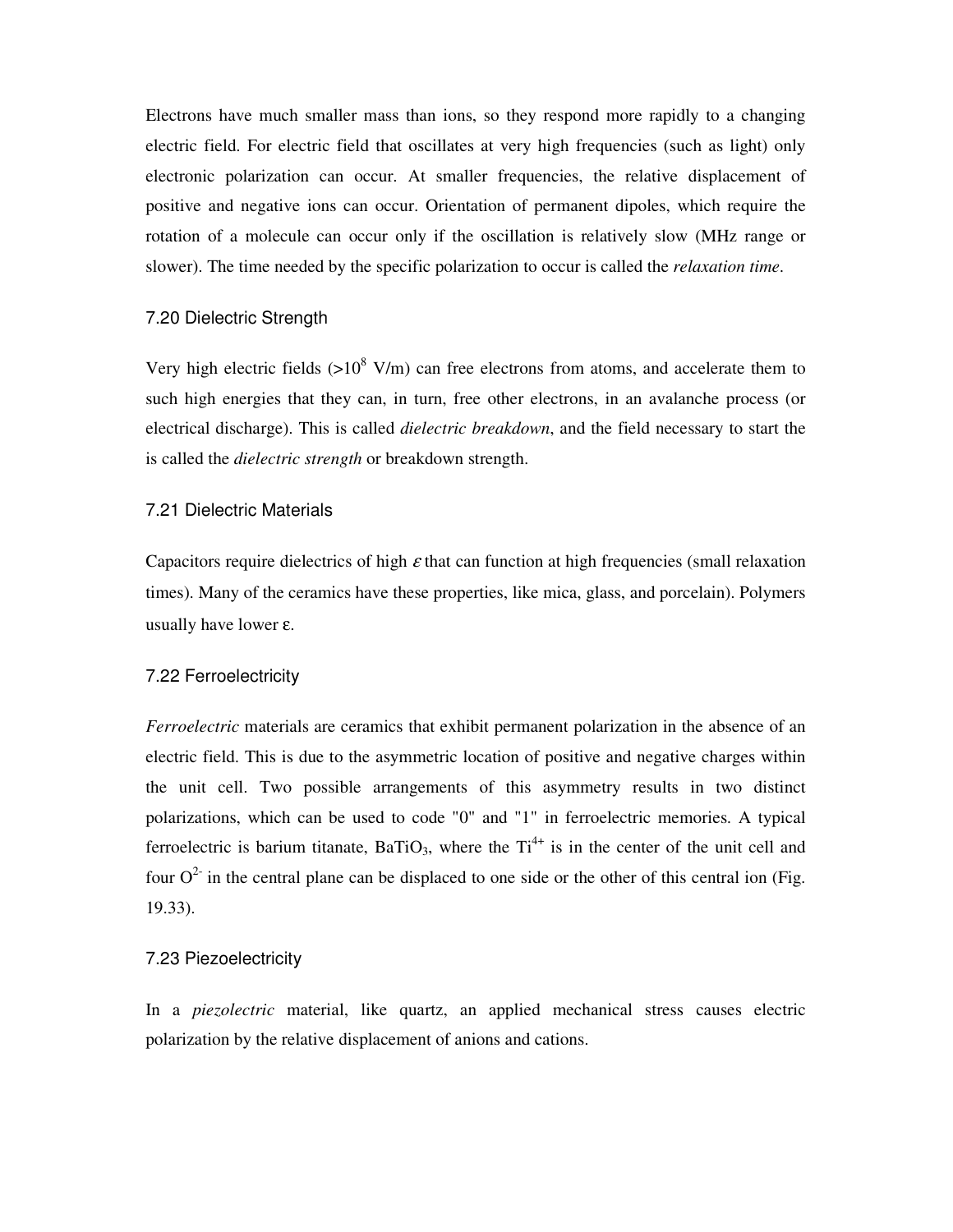#### **8.0 Phase Transformations**

Phase transformations that involve a change in the microstructure can occur through:

- Diffusion
- Maintaining the type and number of phases (e.g., solidification of a pure metal, allotropic transformation, recrystallization, grain growth.
- Alteration of phase composition (e.g., eutectoid reactions, see 10.5)
- Diffusionless
- Production of metastable phases (e.g., martensitic transformation, see 10.5)

#### **8.1 The Kinetics of Solid-State Reactions**

Change in composition implies atomic rearrangement, which requires diffusion. Atoms are displaced by *random walk*. The displacement of a given atom, *d*, is not linear in time *t* (as would be for a straight trajectory) but is proportional to the square root of time, due to the tortuous path:  $d = c(Dt)^{1/2}$  where *c* is a constant and *D* the diffusion constant. This timedependence of the rate at which the reaction (phase transformation) occurs is what is meant by the term reaction *kinetics*.

*D* is called a constant because it does not depend on time, but it depends on temperature as we have seen in Ch. 5. Diffusion occurs *faster at high temperatures.* 

Phase transformation requires two processes: *nucleation* and *growth.* **Nucleation** involves the formation of very small particles, or *nuclei* (e.g., grain boundaries, defects). This is similar to rain happening when water molecules condensed around dust particles. During **growth**, the nuclei grow in size at the expense of the surrounding material.

The kinetic behavior often has the S-shape form of Fig. 10.1, when plotting percent of material transformed vs. the logarithm of time. The nucleation phase is seen as an incubation period, where nothing seems to happen. Usually the transformation rate has the form  $r = A e^-$